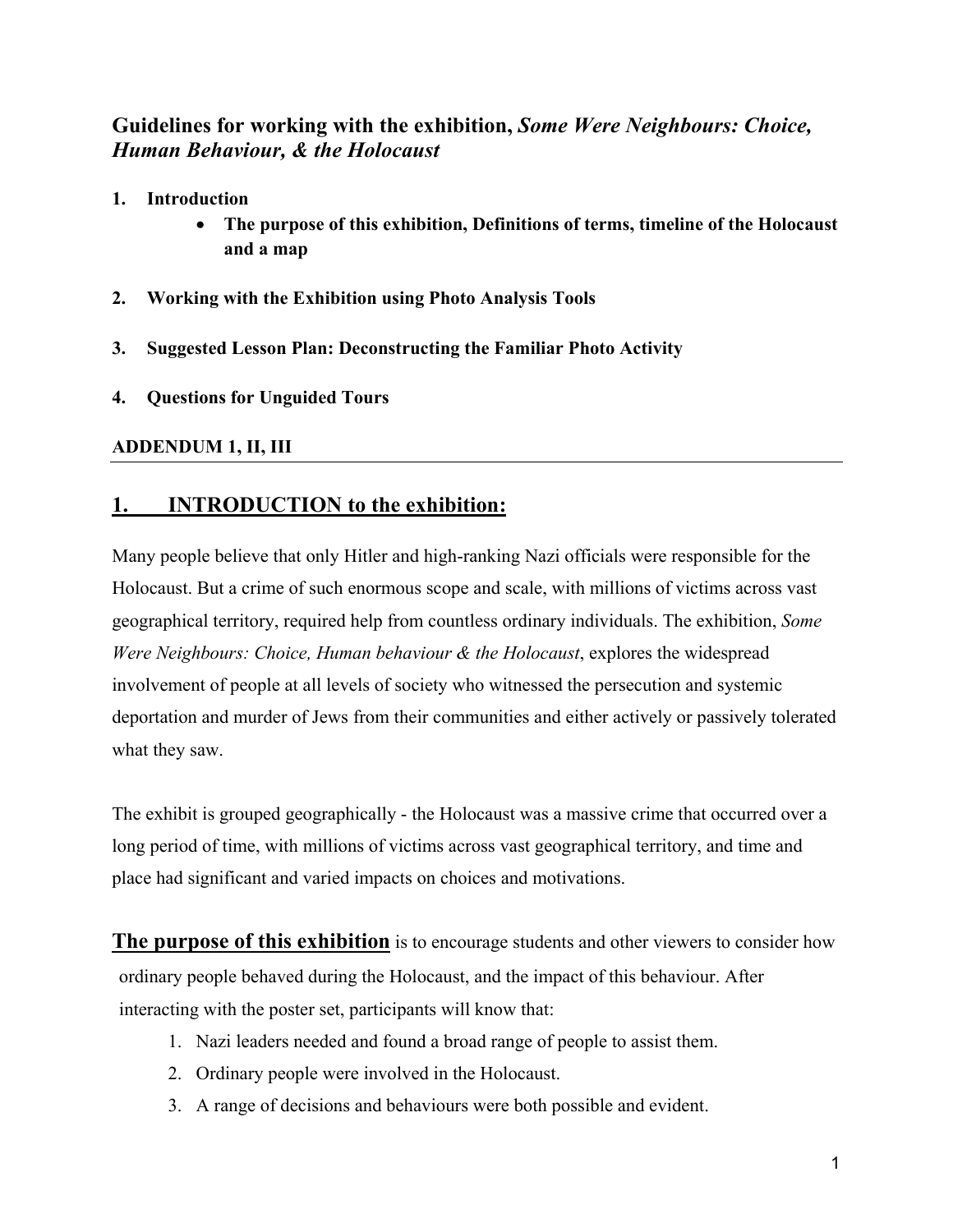- 4. People acted (or were passive) based on a range of motives, fears, and pressures.
- 5. Knowledge of Nazi persecution of Jews was well-known if not always understood throughout Nazi-occupied Europe.
- 6. The impact of the way people behaved

#### **Definition of terms**

#### ● **Antisemitism:**

Prejudice against or hatred of Jewish people, including denial and minimization of the Holocaust as well as violent targeting of Jews and Jewish institutions.

#### ● **Collaboration:**

Two or more people working together to create or achieve a common product or goal.

#### ● **Complicity:**

The state of being involved with others in an illegal activity or wrongdoing.

#### ● **Ethnic Group:**

A social group which shares a common and distinctive culture, religion, or language, or other common characteristics which set the group apart from other groups. Ethnicity can, but does not have to, include common ancestry.

#### ● **Ghetto:**

Under the Nazis, ghettos were city or town districts (often enclosed) in which the Germans concentrated the municipal and sometimes regional Jewish population and forced them to live under inhumane conditions. Ghettos isolated Jews by separating Jewish communities from the non-Jewish population and from other Jewish communities. German occupation authorities established the first ghetto in Poland in October 1939, just over a month after Germany invaded Poland and started the Second World War. The Germans established over 1,000 ghettos in German-occupied and annexed Poland and the Soviet Union alone.

#### ● **Holocaust:**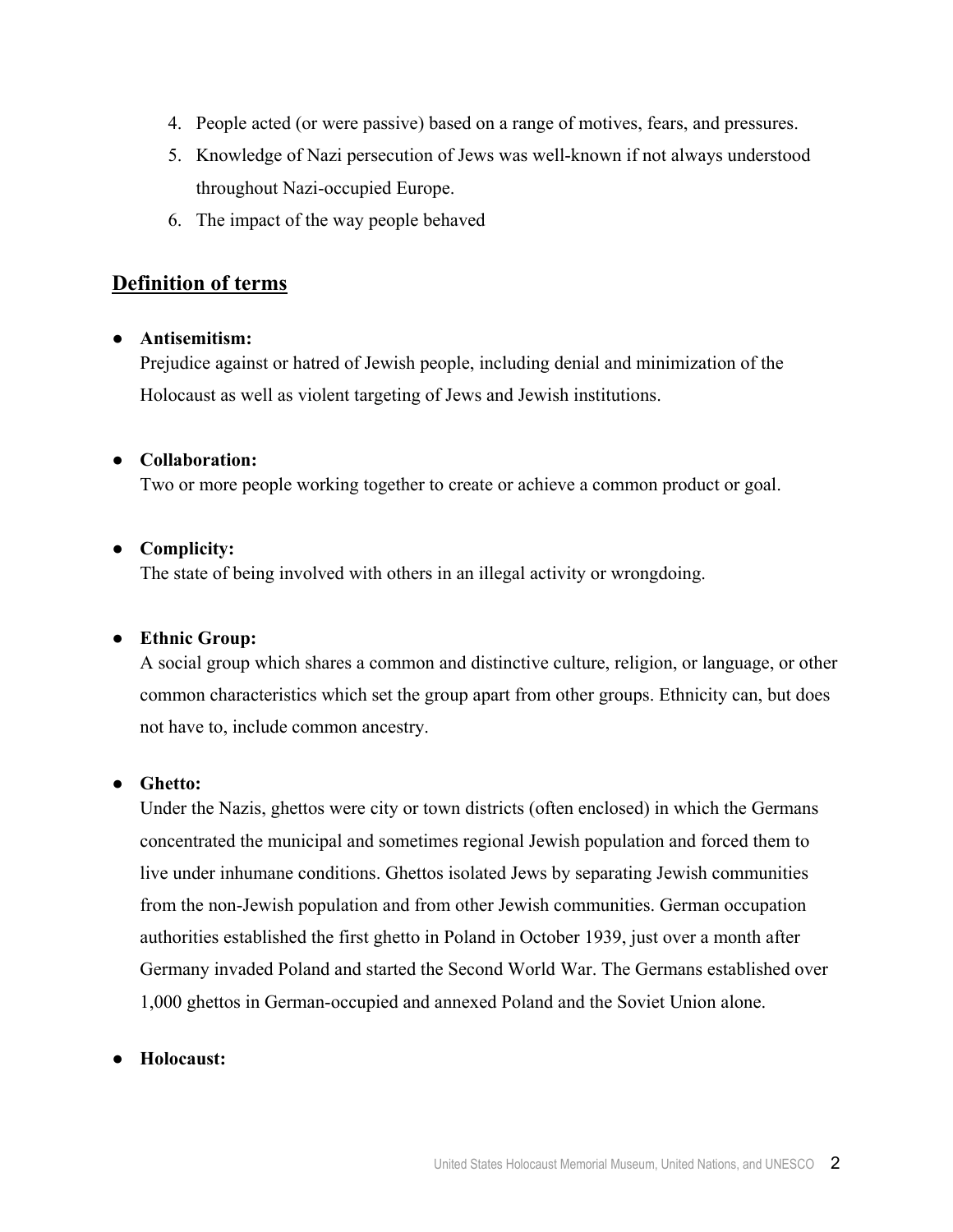The Holocaust was the systematic, bureaucratic, state-sponsored persecution and murder of approximately six million Jews by the Nazi regime and its collaborators from 1933-1945. During the era of the Holocaust, German authorities also targeted other groups because of their perceived "racial inferiority": Roma (Gypsies), the disabled, Germans of African descent, and some of the Slavic peoples (Poles, Russians, and others). Other groups were persecuted on political, ideological, or because they challenged the Nazis grounds, among them Communists, Socialists, Jehovah's Witnesses, and homosexuals.

#### ● **Kristallnacht:**

On November 9–10, 1938, Nazi leaders unleashed a series of pogroms (attacks) against the Jewish population in Germany and recently incorporated territories. This event came to be called Kristallnacht (The Night of Broken Glass) because of the shattered glass that littered the streets after the vandalism and destruction of Jewish-owned businesses, synagogues, and homes.

#### ● **Nazism and Nazis:**

The word "Nazi" was a nickname for the followers of the NSDAP, or the National Socialist German Workers Party (or Nazi Party). National Socialism (or Nazism) was both an ideology (world view) and a political movement. Racism was central to Nazism. The Nazis viewed the world as being divided up into competing inferior and superior "races", each struggling for survival and dominance. They falsely believed the Jews were not a religious denomination, but a dangerous non-European "race." National Socialism held that the state was responsible for the welfare of the nation. However, the "nation" was very narrowly defined by the Nazis according to their racist and antisemitic worldview. Thus, Jewish Germans who were citizens of Germany and had lived in Germany for many generations, were stripped of their German citizenship by the Nazis. The Nazis who came to power in Germany in January 1933 aimed to gain political control and to dismantle democracy, to remove the constraints of the Versailles Treaty, and to regain and expand upon those lands lost after a humiliating defeat in the First World War. They also wanted to shape a so-called racial community ("Volksgemeinschaft") which aligned with Nazi ideals. This community excluded so-called Jewish, "foreign," and "degenerate" influences.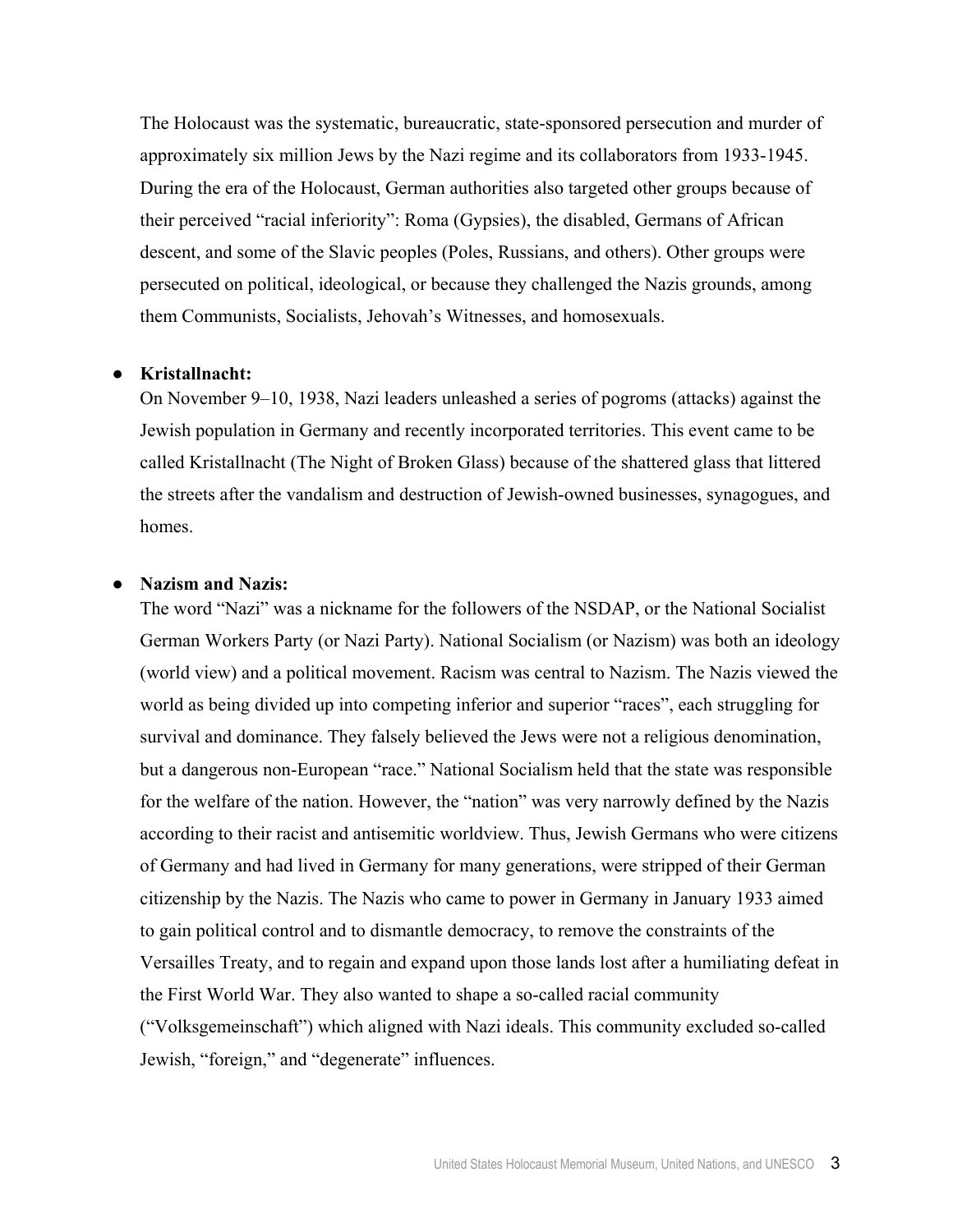#### ● **Perpetrator:**

A person who carries out a harmful, illegal, or immoral act.

#### ● **Prejudice:**

Judging people before you get to know them.

#### ● **Pogrom:**

Violent attacks by local groups against an ethnic group. Originally, the term referred to acts of violence including looting, rape and murder against members of Jewish communities.

#### ● **Racism:**

A false belief that people are not equal but different biological species whose behaviour and values are determined by their inheritance – through their "blood". Racism is a form of prejudice: judging people before you get to know them.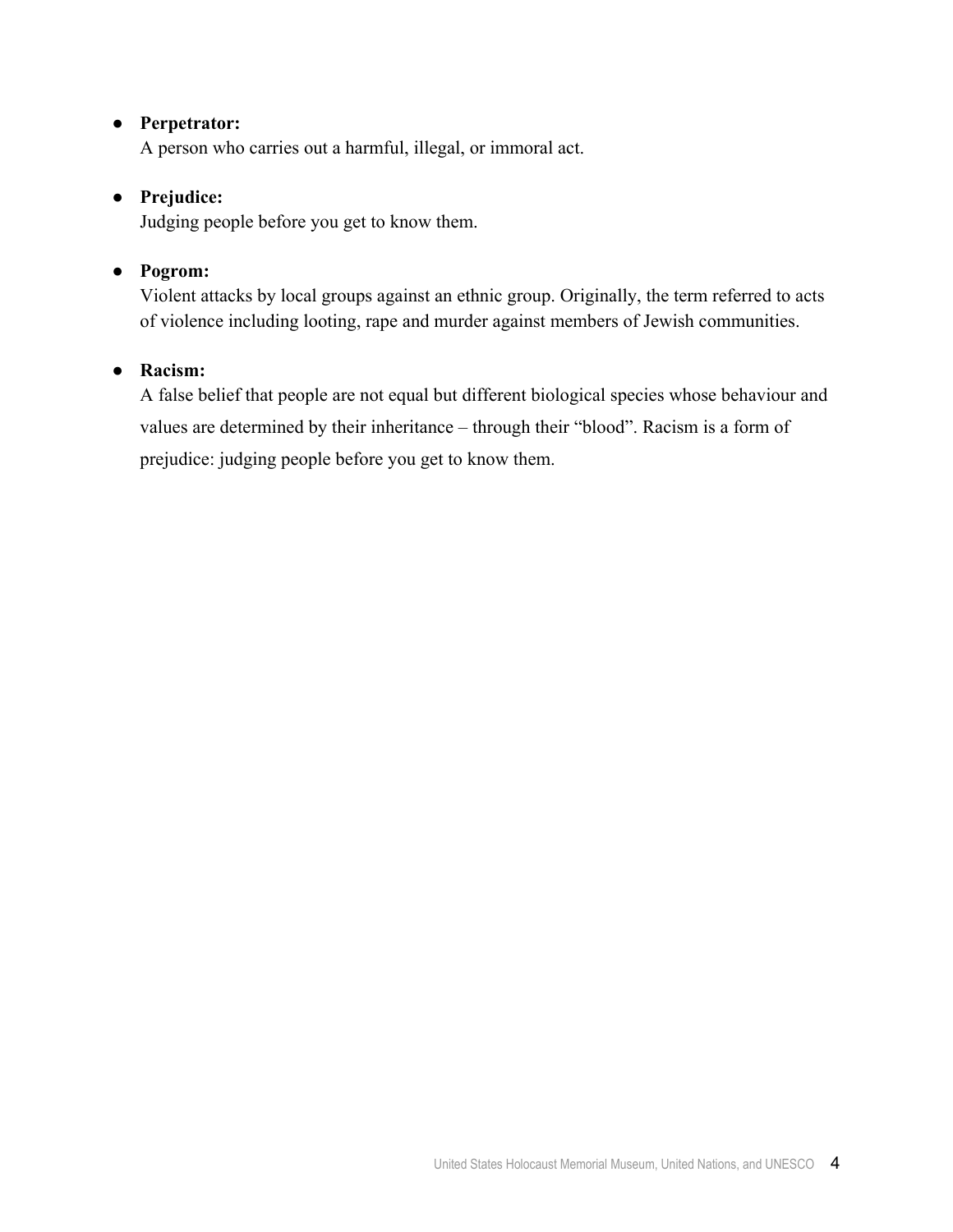#### **Timeline of the Holocaust**

#### **Before 1933**

World War I (1914–1918) devastated Europe and created new countries. The years that followed saw the continent struggle to recover from the death or injury of tens of millions of soldiers and civilians, as well as catastrophic damage to property and industry. In 1933, over 9 million Jews lived in Europe (1.7% of the total population)—working and raising families in the harsh reality of the worldwide economic depression. German Jews numbered about 500,000 or less than 1% of the national population.

#### **1933–1938**

Following the appointment of Adolf Hitler as German chancellor on January 30, 1933, the Nazi state (also referred to as the Third Reich) quickly became a regime in which citizens had no guaranteed basic rights. The Nazi rise to power brought an end to the Weimar Republic, the German parliamentary democracy established after World War I. In 1933, the regime established the first concentration camps, imprisoning its political opponents, homosexuals, Jehovah's Witnesses, and others classified as "dangerous." Extensive propaganda was used to spread the Nazi Party's racist goals and ideals. During the first six years of Hitler's dictatorship, German Jews felt the effects of more than 400 decrees and regulations that restricted all aspects of their public and private lives.

#### **1939–1941**

The Holocaust took place in the broader context of World War II. On September 1, 1939, Germany invaded Poland. Over the next year, Nazi Germany and its allies conquered much of Europe. German officials confiscated Jewish property, in many places required Jews to wear identifying armbands, and established ghettos and forced-labor camps. In June 1941, Germany turned on its ally, the Soviet Union. Often drawing on local civilian and police support, Einsatzgruppen (mobile killing units) followed the German army and carried out mass shootings of civilians as it advanced into Soviet lands. Gas vans intended to kill people also appeared on the eastern front in late fall 1941.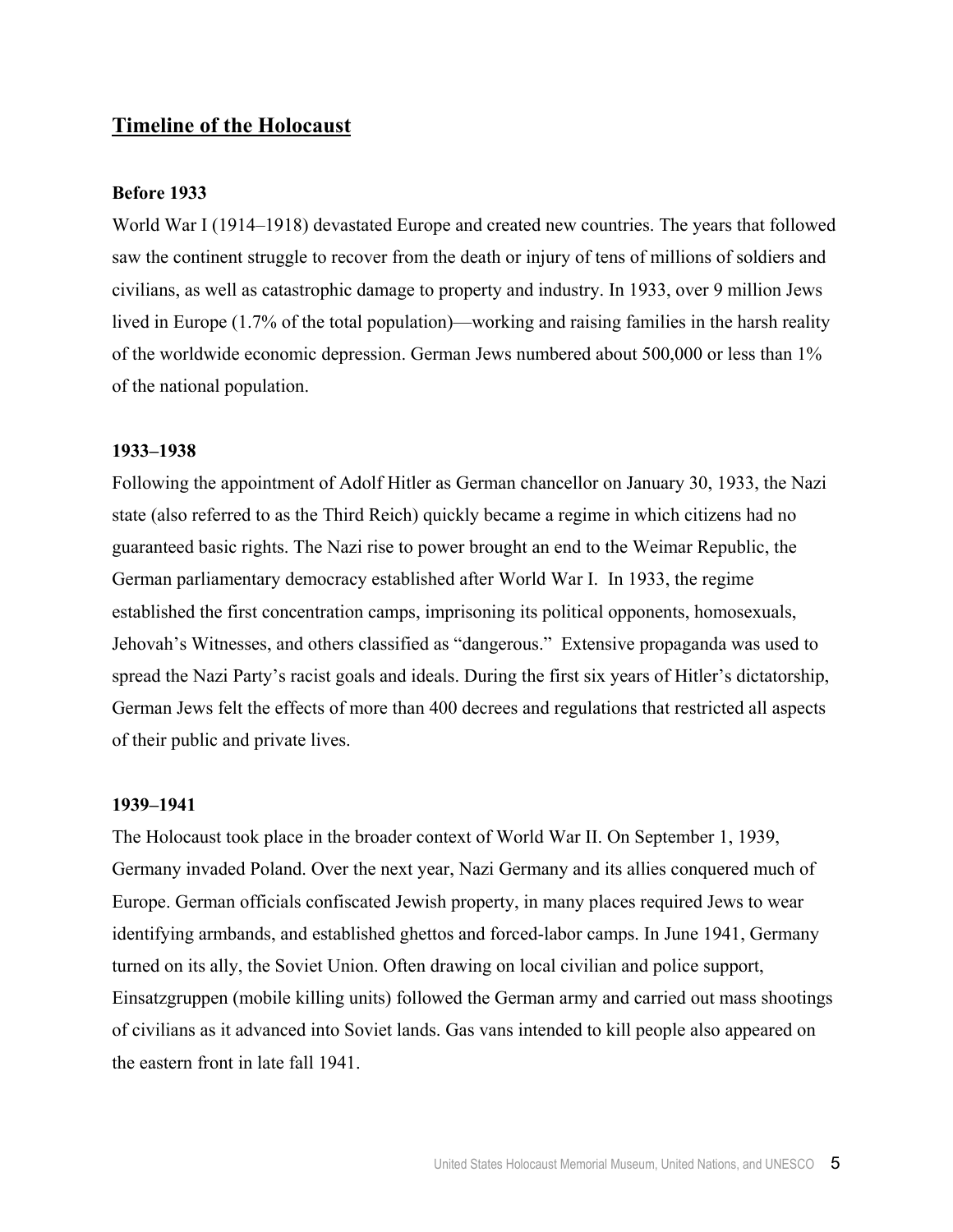#### **1942–1945**

In a period marked by intense fighting on both the eastern and western fronts of World War II, Nazi Germany also intensified its pursuit of murdering all the Jews of Europe. These years saw systematic deportations of millions of Jews to increasingly efficient killing centres, some using poison gas. By the end of the war in spring 1945, as the Germans and their Axis partners were pushed back on both fronts, Allied troops uncovered the full extent of crimes committed during the Holocaust.

#### **After 1945**

By May 1945, the Germans and their collaborators had murdered six million European Jews as part of a systematic plan of genocide—the Holocaust. When Allied troops entered the concentration camps, they discovered piles of corpses, bones, and human ashes—testimony to Nazi mass murder by the Germans and their collaborators. Soldiers also found thousands of survivors—Jews and non-Jews—suffering from starvation and disease. For survivors, the prospect of rebuilding their lives was daunting. With few possibilities for emigration, tens of thousands of homeless Holocaust survivors were housed in displaced persons (DP) camps. In the following years, many international and domestic courts conducted trials of accused war criminals.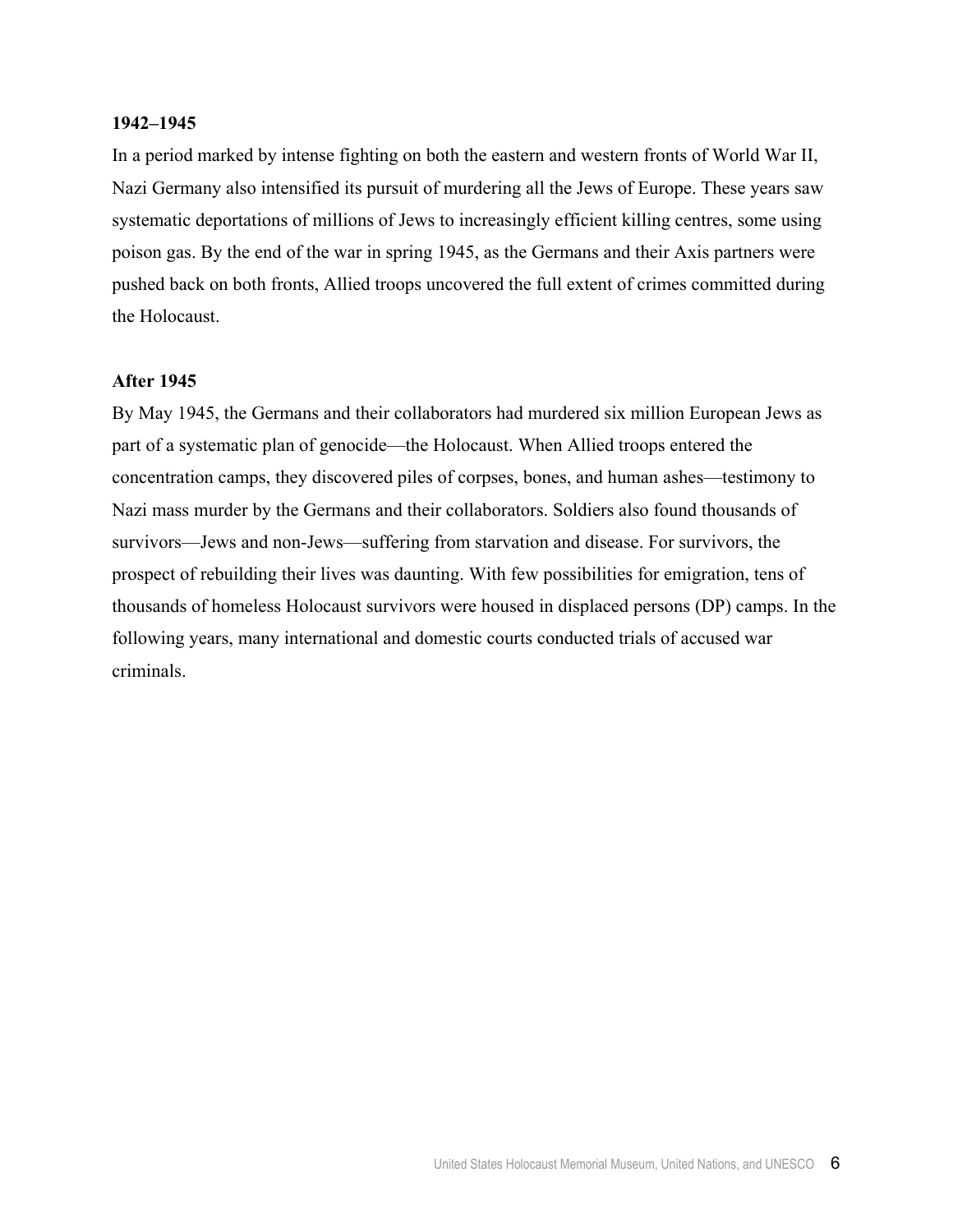



*Courtesy of United States Holocaust Memorial Museum*

In 1942, Germany dominated most of Europe. Greater Germany had been enlarged at the expense of its neighbours. Austria and Luxembourg were completely incorporated. Territories from Czechoslovakia, Poland, France, Belgium, and the Baltic states were seized by Greater Germany. German military forces occupied Norway, Denmark, Belgium, northern France, Serbia, parts of northern Greece, and vast tracts of territory in eastern Europe. Italy, Hungary, Romania, Bulgaria, Slovakia, Finland, Croatia, and Vichy France were either allied to Germany or subject to heavy German influence. Between 1942 and 1944, German military forces extended the area under their occupation to southern France, central and northern Italy, Slovakia, and Hungary.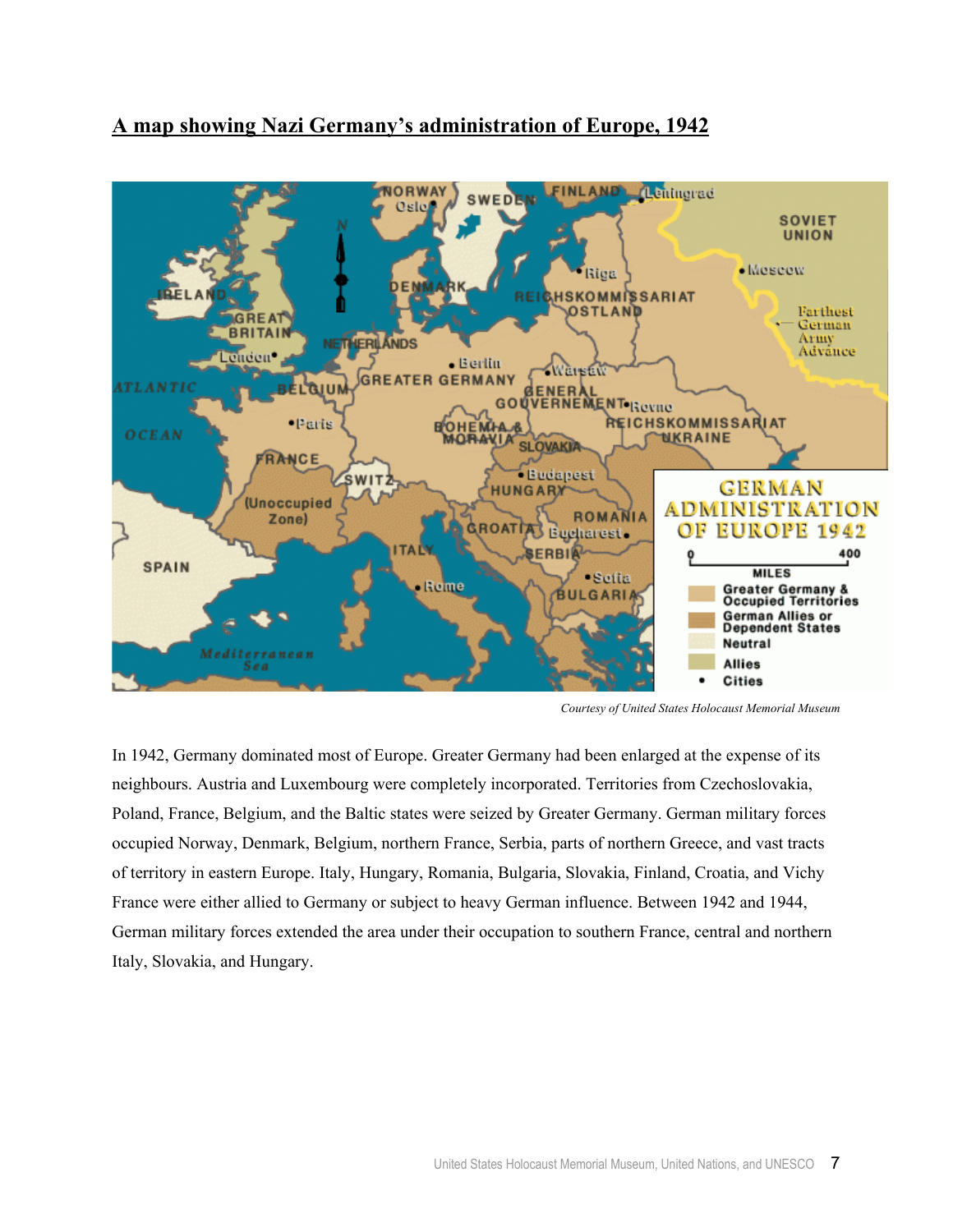## **2. WORKING with the EXHIBITION using PHOTOANALYSIS TOOLS**

#### **Key Question**: **How was the Holocaust possible?**

The facilitator should remind visitors of this question as they move throughout the exhibit and ask how their understanding is changing and evolving.

#### **Poster 1 – Introduction to the exhibition.**

The facilitator begins the visit to the exhibition by reminding participants that:

- 1. It was not possible for one man only to have carried out the Holocaust.
- 2. Although Adolf Hitler was the leader of the Nazis and he had other senior Nazis helping him carry out the Holocaust,
- 3. The Nazis depended on countless ordinary people supporting them in the actions they took against Jewish men, women and children.

The facilitator asks: **How did people respond to the Nazi cruelty and inhumanity? And why did they respond this way?** 

The facilitator explains:

**In this exhibition, we will find clues in photographs taken during the Holocaust of HOW people responded to the plight of their Jewish classmates, coworkers, neighbours and friends. Within Nazi Germany and across German-dominated Europe, ordinary people responded to the Nazis in a variety of ways, from small acts of solidarity with victims to active rescue efforts and from toleration of anti-Jewish measures to eager collaboration with Nazi perpetrators,** 

**and** 

**WHY people responded the way they did. Why were there some zealous participants in the persecution of the Jews, while most simply went along or joined in? Why did so few help the victims? What motives and pressures influenced the choices and behaviours of individuals during the Holocaust?**

As the group begins the tour, the facilitator can encourage the participants to look at the large photograph on the first poster and can use the following questions to help the participants analyze the image and look beyond what is happening in the centre of the photograph.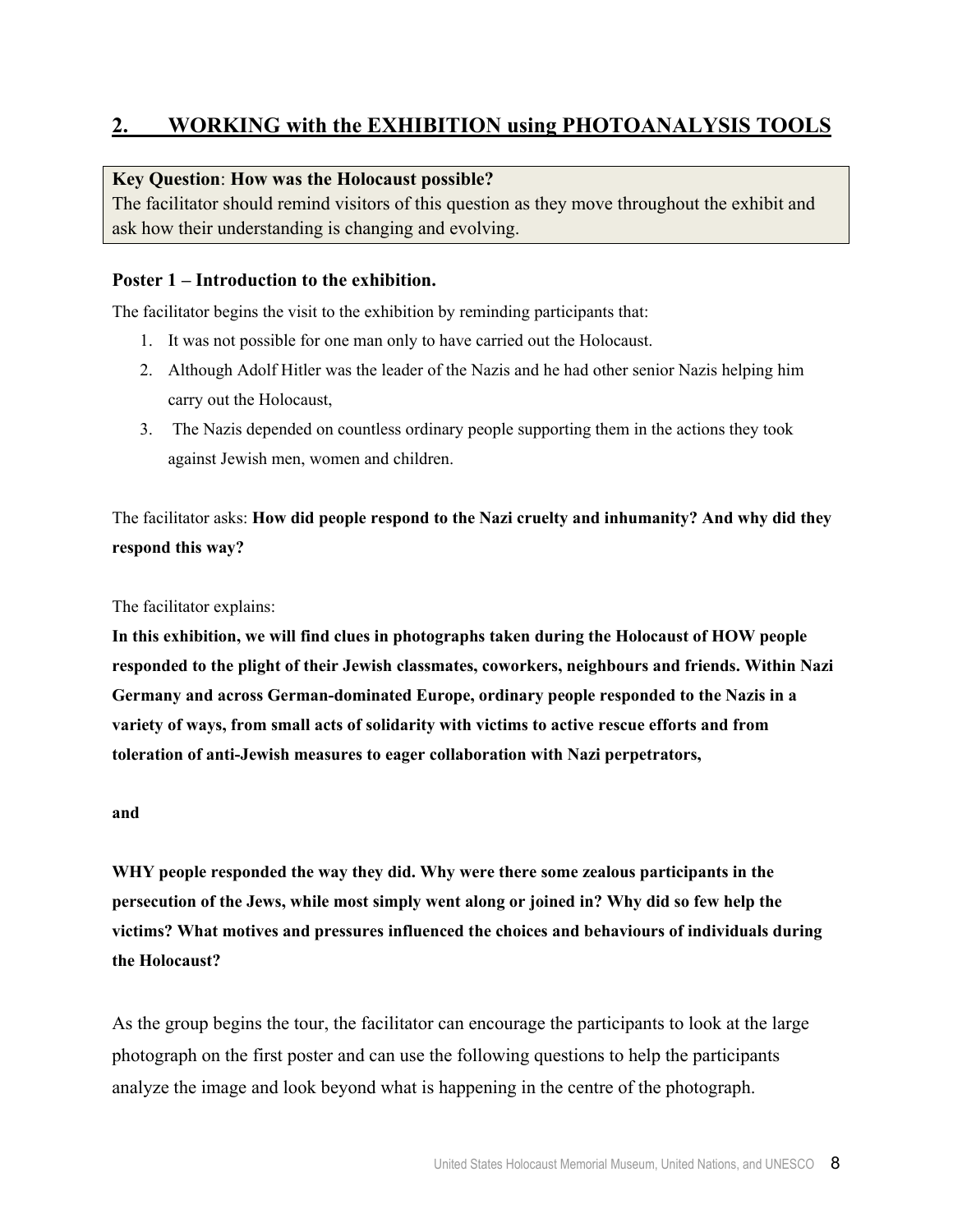(Possible responses are provided in *italics*).

#### **1. The subjects (Who is in the photograph?):**

- **Describe the people in the photograph. How are they dressed? What actions are happening? What facial expressions do they have?** 
	- *People kneeling on the ground, scrubbing the street; can only see the face of one man - hard to read his expression.*
	- *Man in trench coat behind the people on ground he appears focused on them; next to him is another man in coat with visible swastika armband*
	- *Many people crowded up against building, some on bikes; expressions range from curiosity to openly smiling; many are leaning forward*
- **2. What objects are in the photograph?**
	- *Bikes, buildings, street, etc.*
- **3. Are the people on the edges of the photograph behaving differently from those in the centre?**
	- *Yes the people at the edges are observing, trying to see what is going on; they appear relaxed and unbothered*
	- *In the centre, people are either on the ground scrubbing the street or supervising*

#### **4. What captured your attention in the photograph?**

■ *Various answers* 

#### **5. Setting of the Photograph:**

- **Estimated time of day?**
	- *Appears to be mid-day*
- **Estimated time of year, and how do you know?** 
	- *Possible spring or fall people are wearing coats*
- **Outside or indoors?**
	- *Outdoors*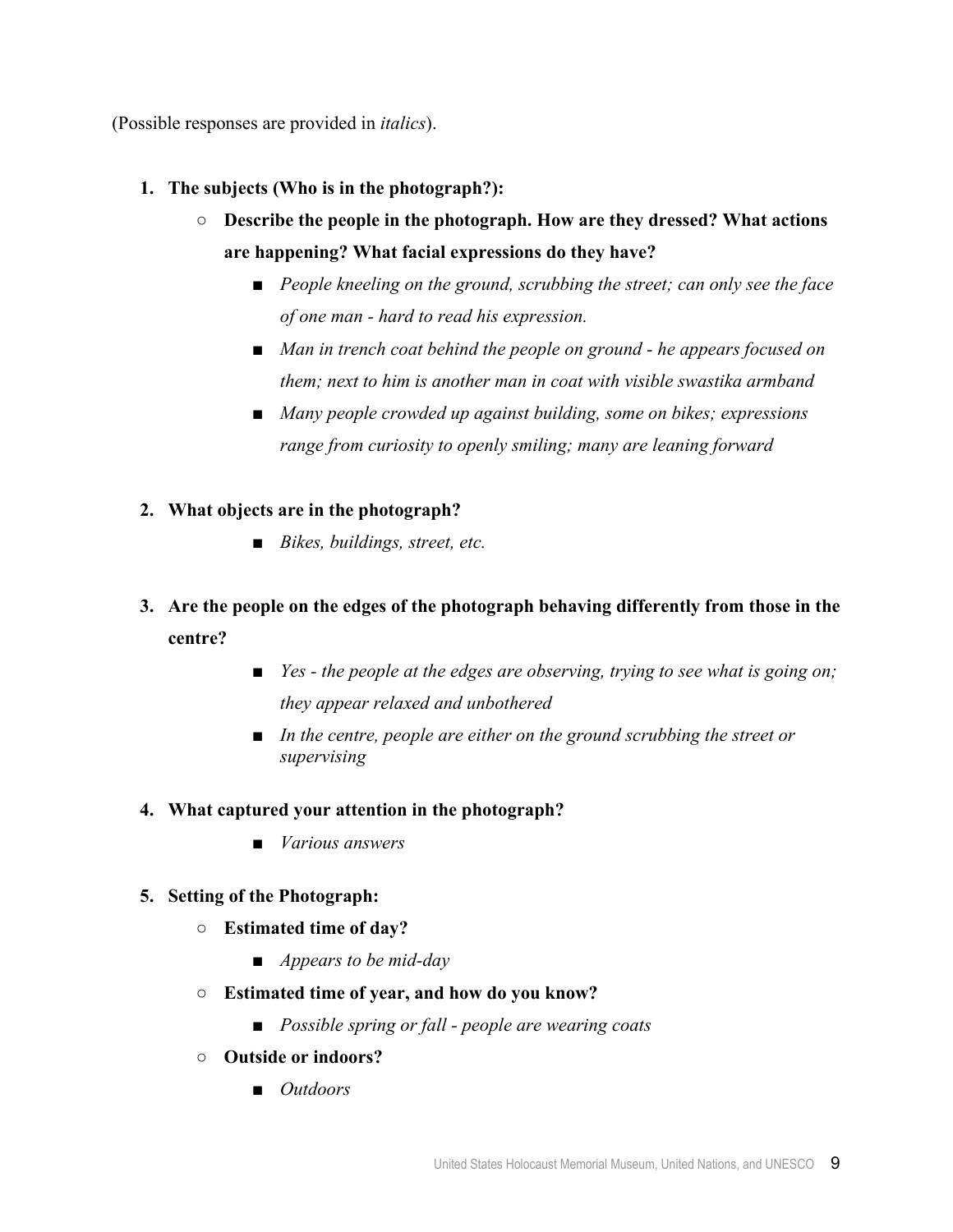#### **6. Photographer's Point of View (Perspective)**

The facilitator asks group to think about the photographer's point of view or perspective. **The photographer makes decisions about what will be framed within the camera's lens**. **They determine even photographic images that appear to be spontaneous.**

- **Can you tell anything about the perspective, or point of view of the photographer, what the photographer thought important, by what has been included or omitted/left out from the photograph?**
	- *The photographer captured a wide array of people, the photographer captured different people doing different things, the photographer might have wanted to document the events*
- **Does the photograph seem spontaneous unplanned or posed? What makes you say this?** 
	- *The photograph does not seem spontaneous as the angle captures many people, but it does not seem to be posed as there are many actions and people are not facing the camera*
- **Based on what you have observed above, what might you conclude about the role of ordinary citizens during the Holocaust?** 
	- People were aware of the persecution; people allowed the persecution; the *Jewish people did not have support*
- **What might be the significance of this photograph how does it add to our understanding of the events of the Holocaust?** 
	- *The photograph is evidence that people were aware of the Nazi persecution of Jewish people and that people made choices to stand by and observe, walk away, or intervene*
- **What is at least one question you still have about this photograph?**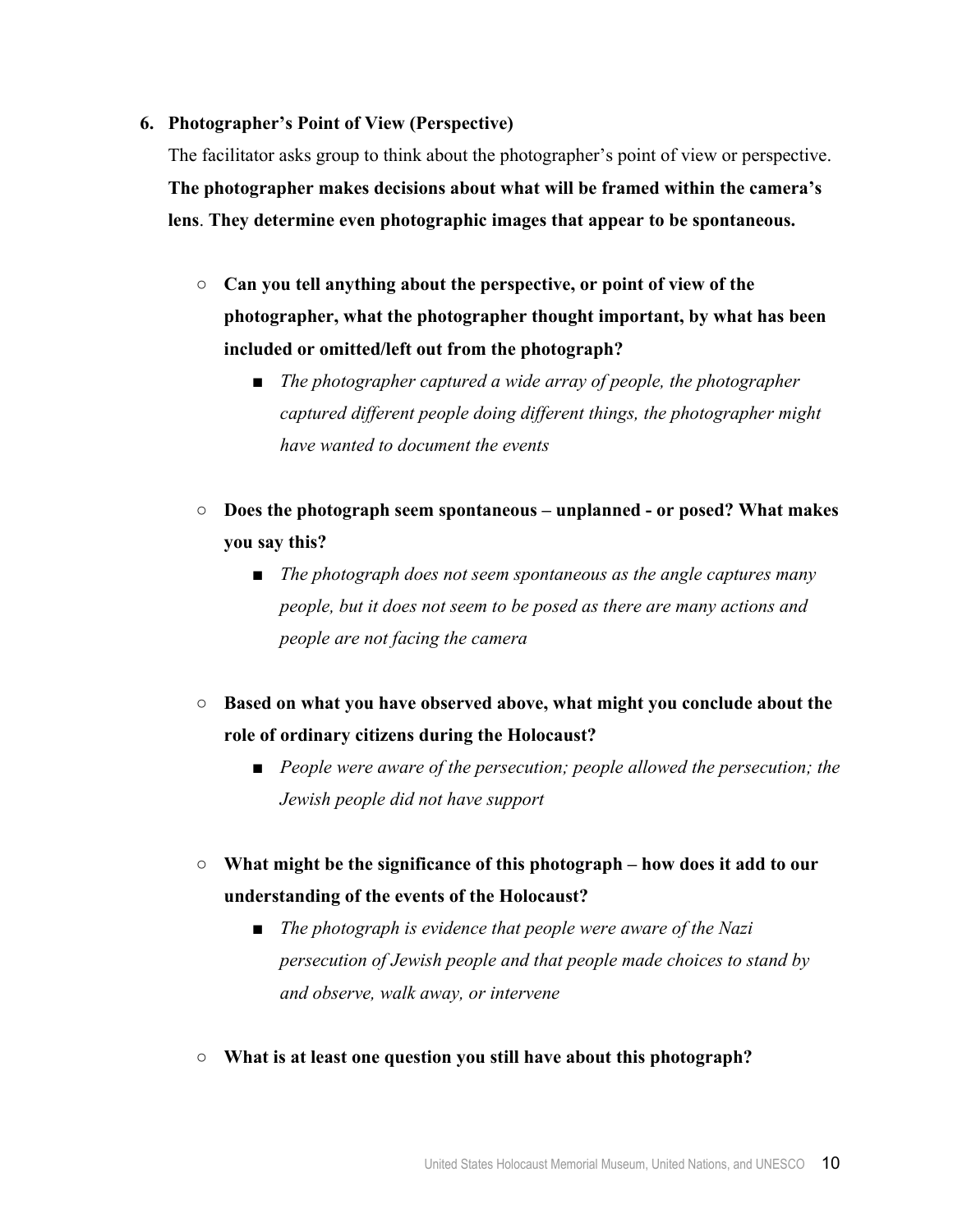## **SUGGESTED APPROACH to the remaining POSTERS 2-21:**

Facilitators should inform participants that the exhibit is divided into three thematic sections that examine how time (when) and place (where) impacted the actions of Nazis and the behaviours of those who lived in those territories. Facilitators should continue to encourage and facilitate discussions applying the same photo analysis that was used for poster one.

1) Guiding questions to ask for each poster:

- 1. Who is in the photo?
- 2. What is happening?
- 3. How are people responding?
- 4. What might be the significance of these actions in helping us understand the role played by ordinary people in the Holocaust?

2) The Facilitator provides additional information not obvious from the photographs to build understanding of the context.

## **THEMATIC GROUP 1: (Posters 2 to 8)**

#### **Nazi Germany and Nazi Controlled Territories - True Believers - Opportunists -**

#### **Conformists - Dissenters**

The facilitator can explain that this group of posters (posters 2 to 8) examines responses of ordinary people to the adoption of Nazi ideology in Germany as well as the annexed (taken over) Czech lands and Austria.

#### ∗ **Poster 2: Nazi Rule Stirs Support, Compliance, and Fear** ∗

- 1. Guiding questions:
	- **1. Who is in the photo?**
	- **2. What is happening?**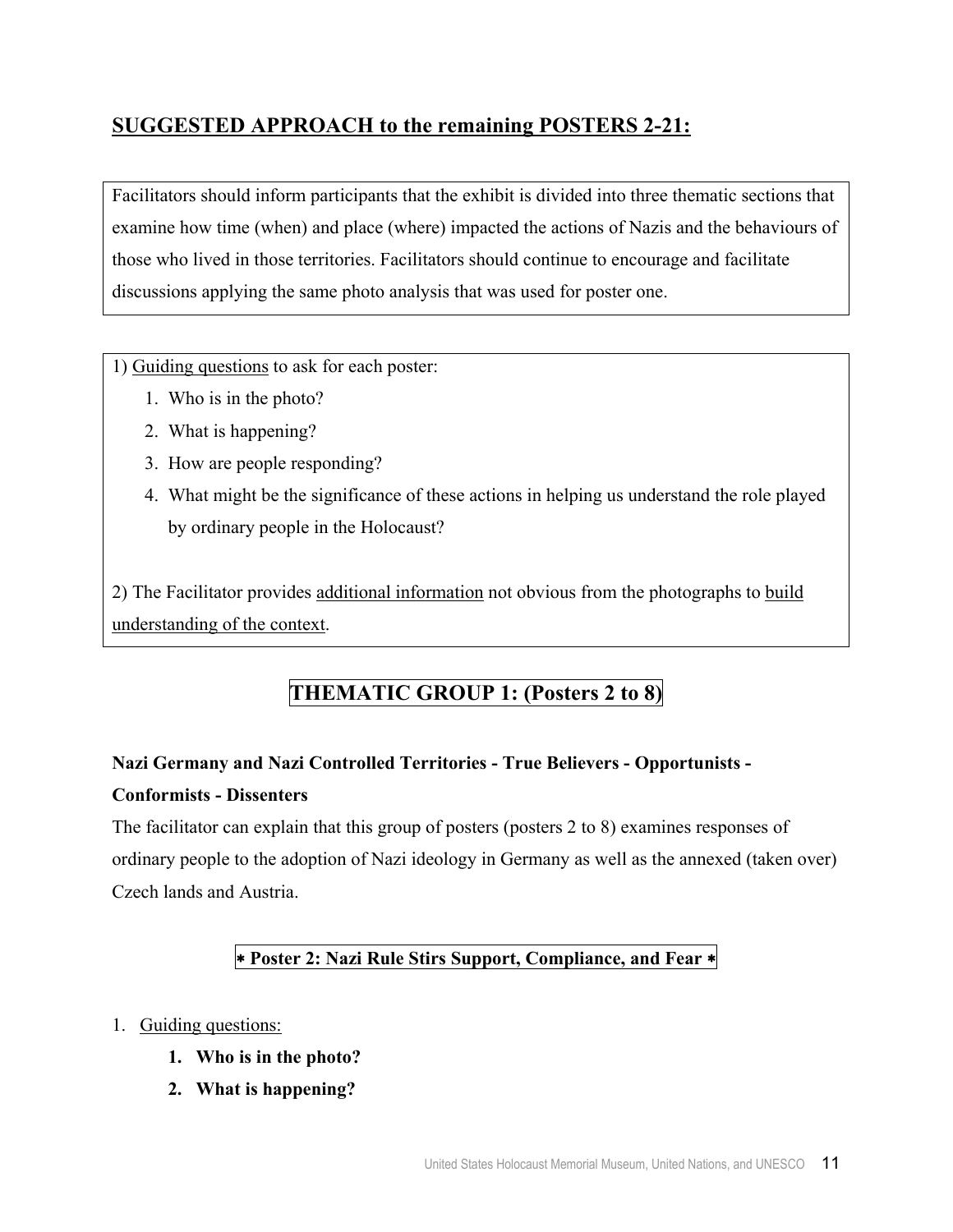- **3. How are people responding?**
- 4. **What might be the significance of these actions in helping us understand the role of ordinary people in the Holocaust**?
- 2. Facilitator concludes:
	- **Some Germans believed in the Nazi racial ideology and actively supported anti-Jewish policies.**
	- **Some supported anti-Jewish measures for a variety of reasons, including because the policies positively affected their careers and economic life, or they benefitted from Nazi successes in foreign policy and lowering crime.**

#### ∗ **Poster 3: Exclusion from the "National Community"** ∗

- 1. Guiding questions:
	- **1. Who is in the photo?**
	- **2. What is happening?**
	- **3. How are people responding?**
	- 4. **What might be the significance of these actions in helping us understand the role of ordinary people in the Holocaust**?
- 2. Facilitator concludes:
	- **Many who joined the Nazi Party and other affiliated groups actively supported the Nazi beliefs that targeted those who were seen by the Nazis as "inferior."**

#### ∗ **Poster 4: Responses to Violence** ∗

- 1. Guiding questions:
	- **1. Who is in the photo?**
	- **2. What is happening?**
	- **3. How are people responding?**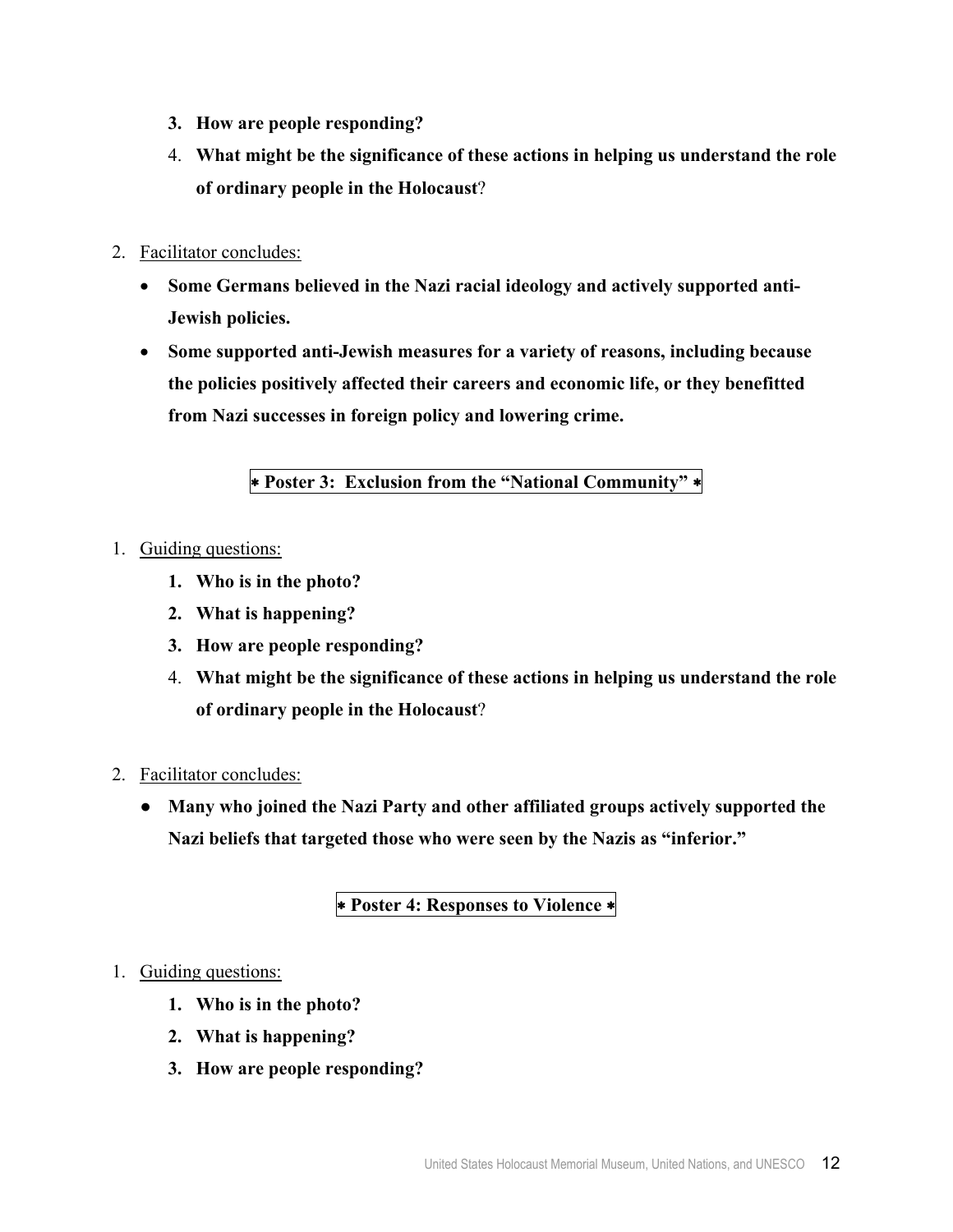- 4. **What might be the significance of these actions in helping us understand the role of ordinary people in the Holocaust**?
- 2. Facilitator concludes:
	- **During the November pogrom of 1938, most community leaders, firefighters, and police obeyed orders to not put out fires unless they threatened "Aryan" buildings or disrupt attacks.**
	- **Citizens often looted from Jewish-owned shops.**

#### **Poster 5. Who Benefited? Having a Stake in Persecution**

- 1. Guiding questions:
	- **1. Who is in the photo?**
	- **2. What is happening?**
	- **3. How are people responding?**
	- **4. What might be the significance of these actions in helping us understand the role of ordinary people in the Holocaust?**
- 2. Facilitator concludes:
	- **As the Nazi regime pushed Jewish people to leave Germany, many Jewish assets were confiscated and sometimes sold at public auctions.**
	- **Non-Jews were able to buy Jewish belongings at low prices, allowing some people to benefit from the continuing persecution.**

#### ∗ **Poster 6. Wartime Identification of the "Enemy Within"** ∗

#### 1. Guiding questions:

- **1. Who is in the photo?**
- **2. What is happening?**
- **3. How are people responding?**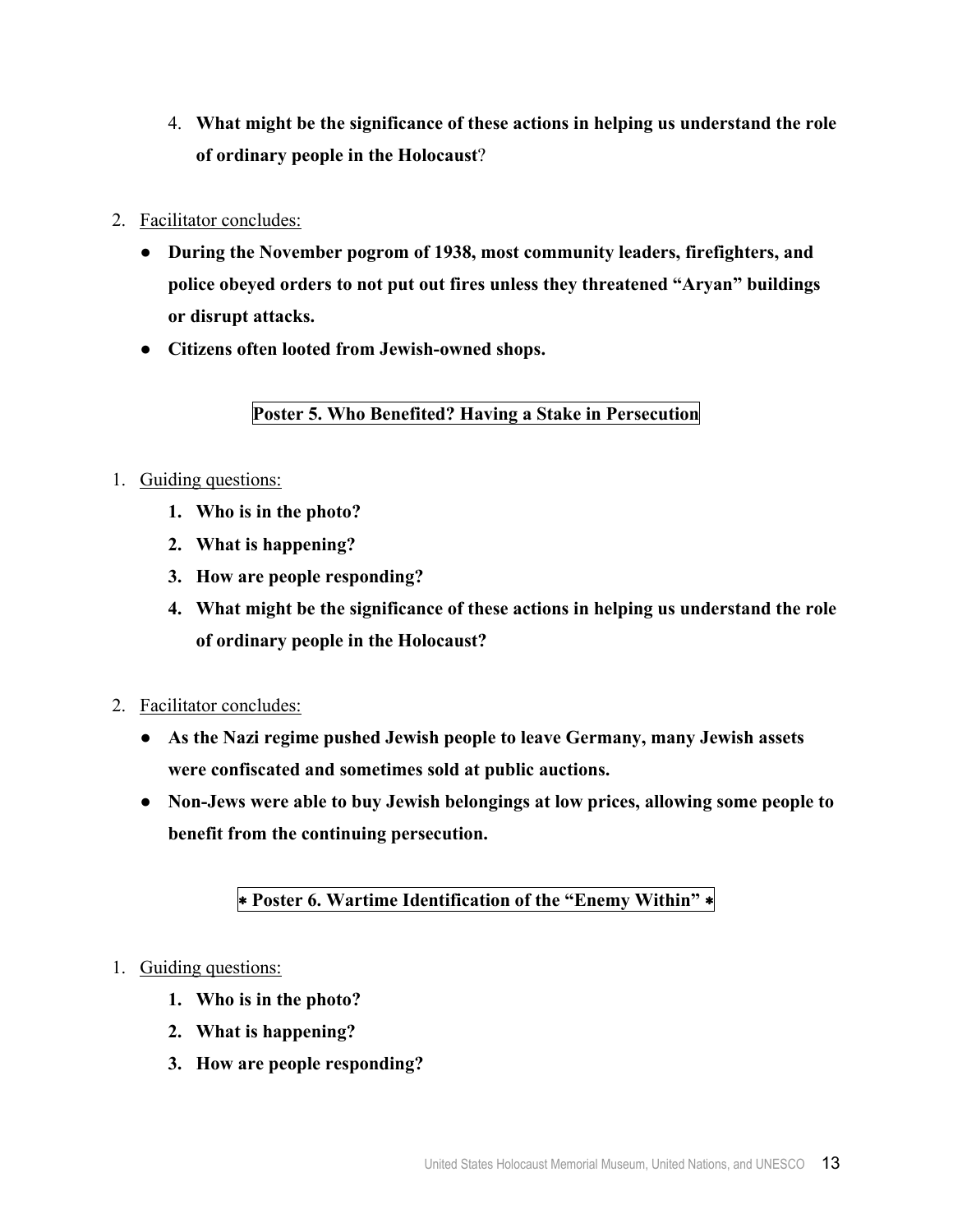- **4. What might be the significance of these actions in helping us understand the role of ordinary people in the Holocaust?**
- 2. Facilitator concludes:
	- **As the war progressed, persecution of Jews intensified, emblemized by the forced wearing of a yellow cloth Star of David.**
	- **This star made wearers easily identifiable targets.**
	- **Generally, German church leaders either supported the Nazi policies or quietly conformed to protect themselves.**

∗ **Poster 7. Responses to Wartime Deportations** ∗

- 1. Guiding questions:
	- **A. Who is in the photo?**
	- **B. What is happening?**
	- **C. How are people responding?**
	- **D. What might be the significance of these actions in helping us understand the role of ordinary people in the Holocaust**?
- 2. Facilitator concludes:
	- **In 1939 and 1940, Nazi leaders took steps toward ridding the Greater German Reich of Jews and other groups with forced relocation to German-occupied Poland.**
	- **The majority of German church and civic leaders stayed silent as the deportations began; some police forces assisted in rounding up Jews.**
	- **Few individuals expressed solidarity or even said goodbye to former friends and neighbours.**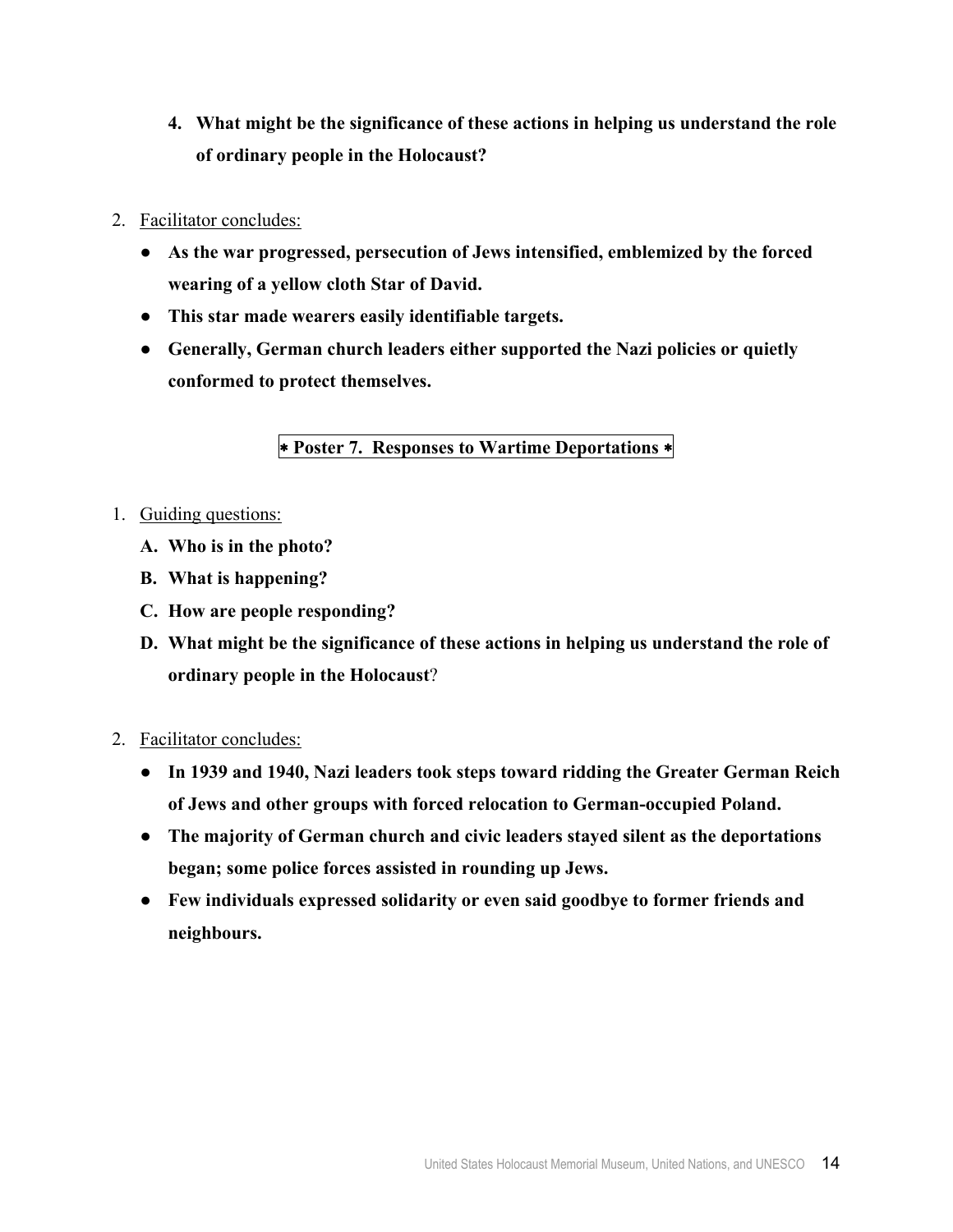#### ∗ **Poster 8. Large Photograph** ∗

- 1. Guiding questions:
	- **A. Who is in the photo?**
	- **B. What is happening?**
	- **C. How are people responding?**
	- **D. What might be the significance of these actions in helping us understand the role of ordinary people in the Holocaust**?
- 2. Facilitator concludes:
	- **This poster presents an opportunity to explicitly revisit the analysis protocol and ask the group what they notice in the image and the significance of what people are doing, both actively and passively. (provide questions?)**

#### **THEMATIC GROUP 2: (Posters 9 to 15)**

#### **German Occupiers, Local Recruits, Neighbours**

This group of posters (from Poster 9 to Poster 15) examines the responses of ordinary people in German-occupied countries once the Second World War began. These responses ranged from actively collaborating with the Germans to helping Jewish people to survive.

#### ∗ **Poster 9. Nazi Terror Heightens Ethnic Conflicts and Self-Interests** ∗

- 1. Guiding questions:
	- **A. Who is in the photo?**
	- **B. What is happening?**
	- **C. How are people responding?**
	- **D. What might be the significance of these actions in helping us understand the role of ordinary people in the Holocaust**?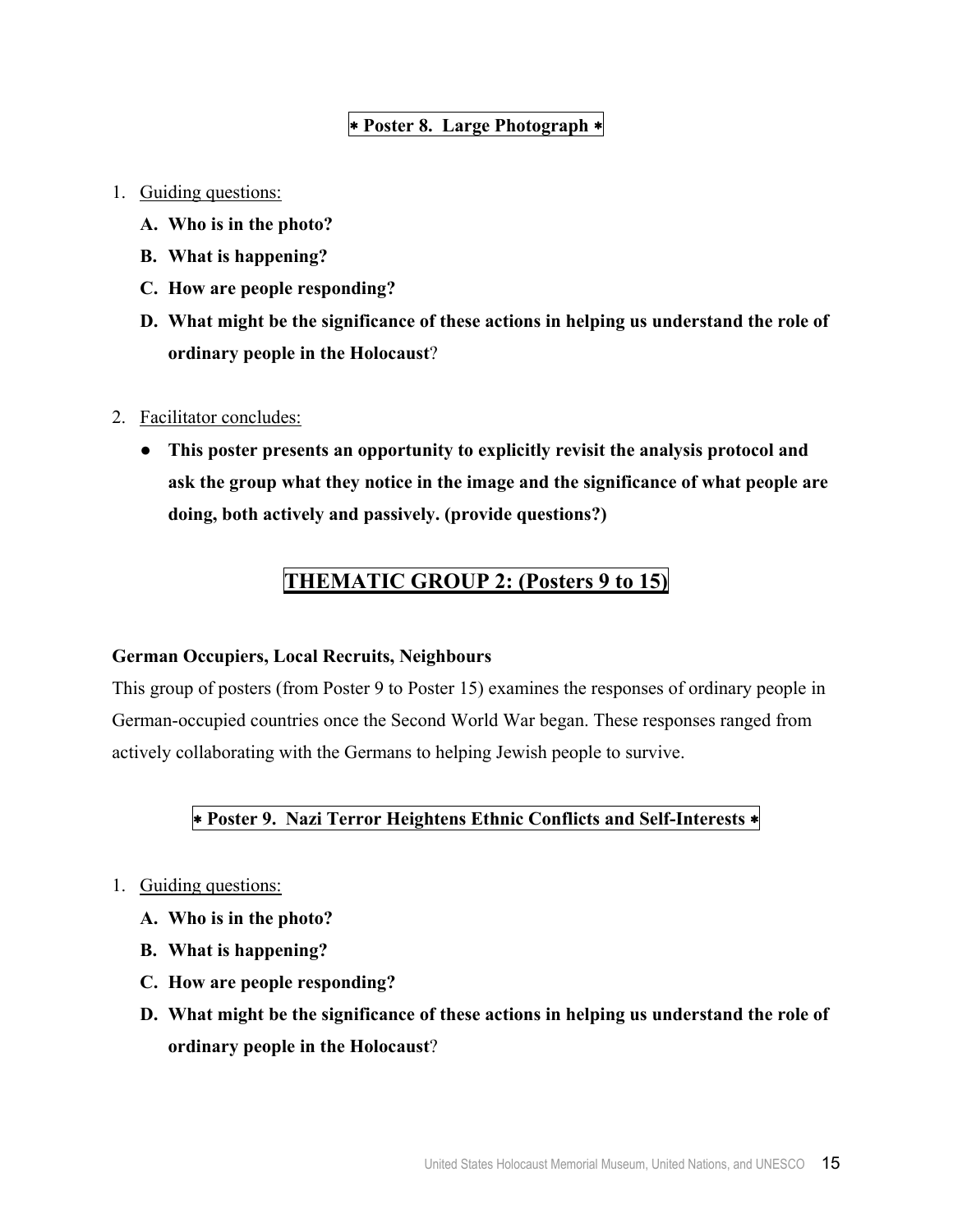- 2. Facilitator concludes:
	- **Following the German invasion of Poland in 1939 and the Soviet Union in 1941, German forces became thinly spread across vast occupied areas. As a result, they needed tens of thousands of non-German local citizens to help implement occupation policies, including harsh racial measures that targeted Jews and others. Locals who cooperated with the Germans were motivated by a variety of factors, often in combination:**
		- **Antisemitism**
		- **The opportunity to acquire employment, food, or looted Jewish property**
		- **Eagerness to prove loyalty to the new masters**
		- **Hope of avoiding German occupation policies, such as deportation to forced labor**
		- **Desire to avenge suffering under Soviet rule**
		- **Nationalist aspirations for independence**
	- **Everyone's actions took place in a climate of state approved violence against Jews and pervasive Nazi propaganda that reinforced long-standing anti-Jewish hatred.**

#### ∗ **Poster 10. Nazis Exploit Community Divisions** ∗

#### 1. Guiding questions:

- **A. Who is in the photo?**
- **B. What is happening?**
- **C. How are people responding?**
- **D. What might be the significance of these actions in helping us understand the role of ordinary people in the Holocaust**?

#### 2. Facilitator concludes:

- **After the invasion of Poland, Nazi leaders aimed to keep conquered peoples from uniting against Nazi rule by using preexisting tensions and divisions among groups.**
- **German officials forced many Jews into closed off parts of cities, often referred to as "ghettos," where many died from harsh conditions.**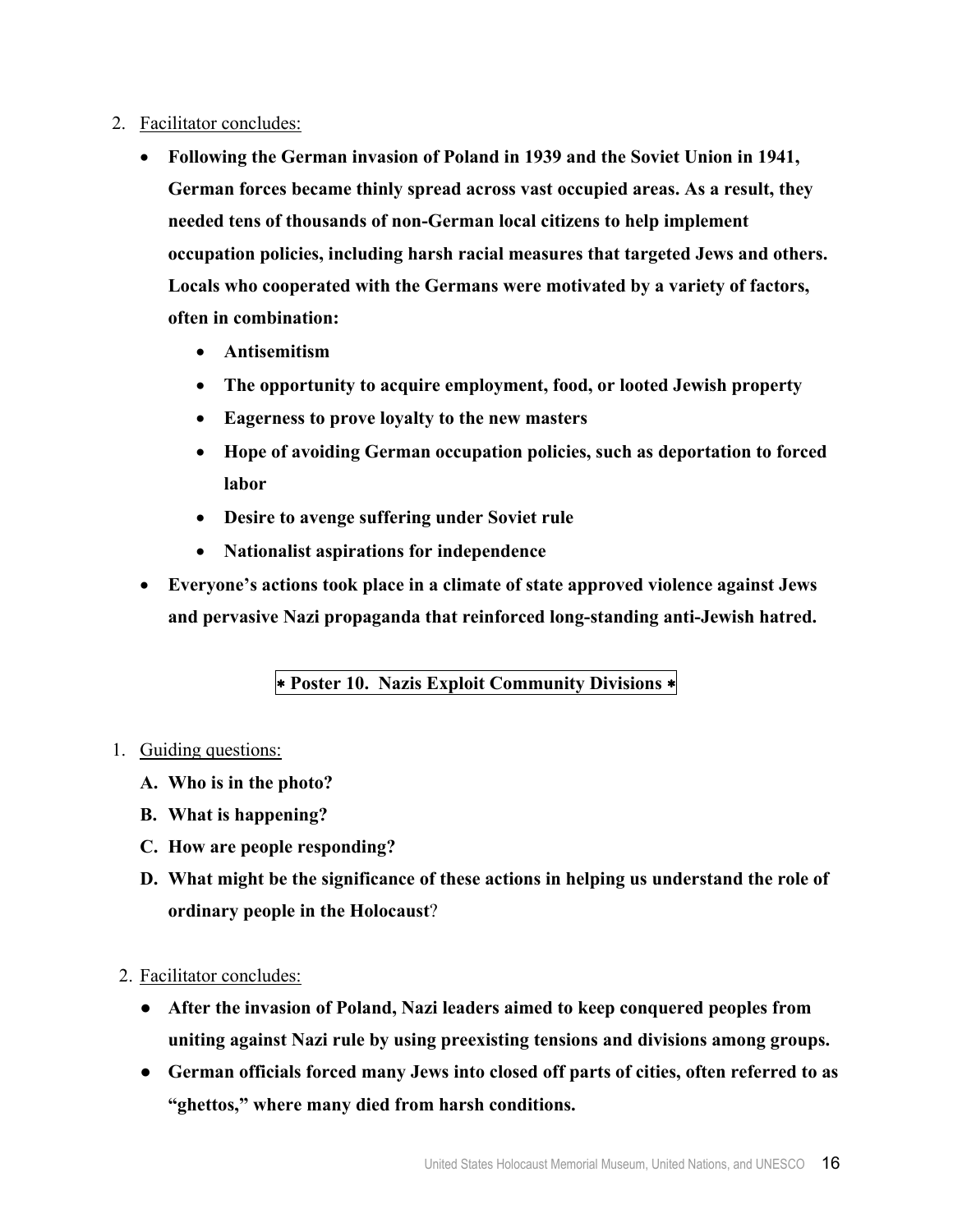- Because it was felt that they might form cells of resistance, tens of thousands of Polish priests, teachers, and other elites were killed or imprisoned.
- Efforts to survive war and terror led to varied responses and a breakdown of trust in communities.

#### ∗ **Poster 11. Perpetrators of Mass Murder and Their Helpers** ∗

- 1. Guiding questions:
	- **A. Who is in the photo?**
	- **B. What is happening?**
	- **C. How are people responding?**
	- **D. What might be the significance of these actions in helping us understand the role of ordinary people in the Holocaust**?

#### **2. Facilitator concludes:**

- **In summer 1941, Nazi policy escalated to mass murder as the German government attempted to secure newly occupied Soviet territories.**
- **While SS and ordinary German police units participated in the murders, German officials relied on tens of thousands of non-German police, local officials, and citizens to assist in the identification and rounding up of Jewish people.**
- **In some cases, Soviet citizens robbed and killed Jews in violent pogroms.**

#### ∗ **Poster 12. Non-German Helpers in the Liquidation of Ghettos** ∗

- 1. Guiding questions:
	- **A. Who is in the photo?**
	- **B. What is happening?**
	- **C. How are people responding?**
	- **D. What might be the significance of these actions in helping us understand the role of ordinary people in the Holocaust**?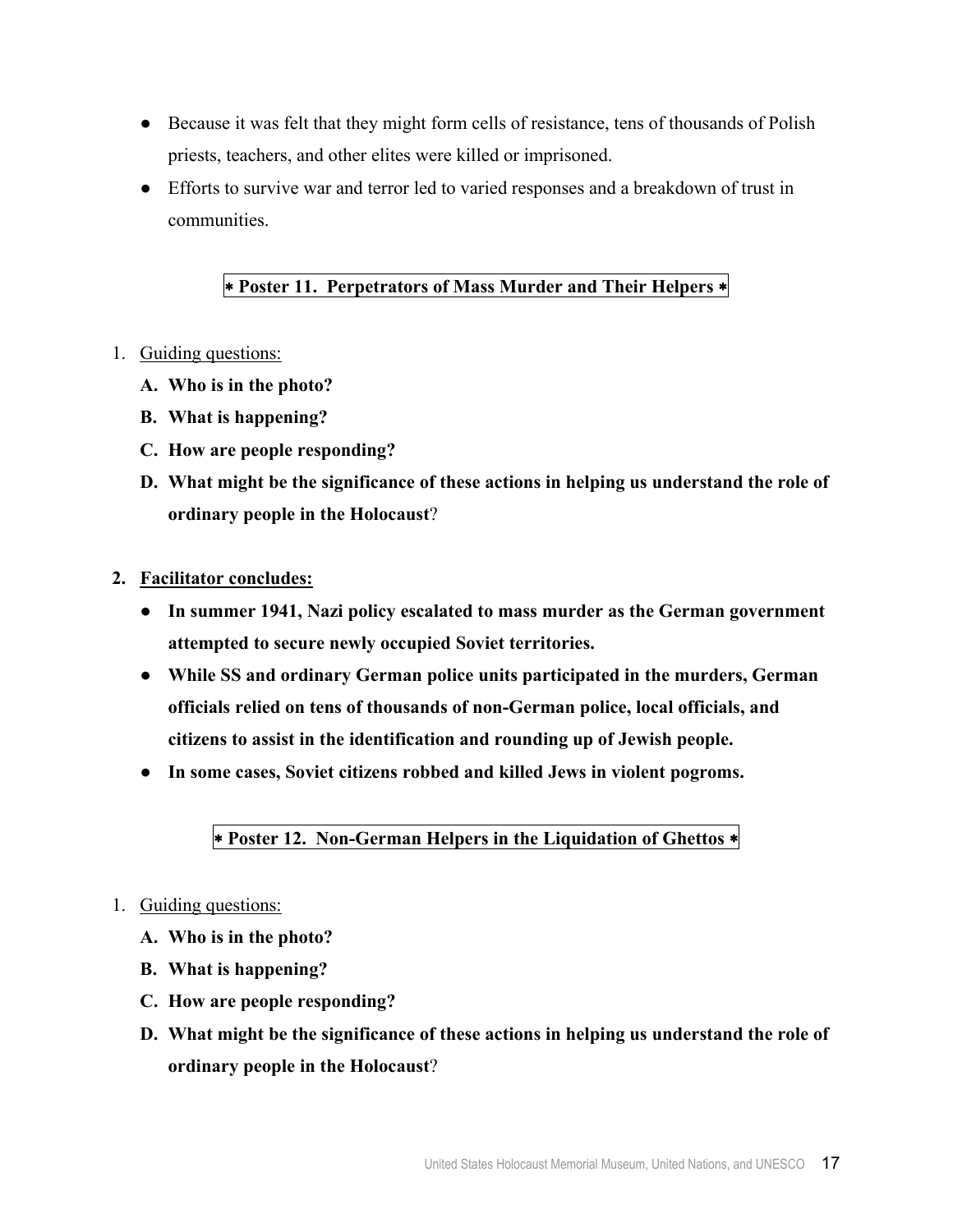- 2. Facilitator concludes:
	- **After Nazi leaders decided on the policy of murdering all the Jews of Europe, Germans deported the inhabitants of ghettos in occupied Poland to SS-run killing facilities.**
	- **In order to empty the ghettos, the German forces relied on non-German soldiers and local police forces.**

#### ∗ **Poster 13. Local Responses to Persecution** ∗

#### 1. Guiding questions:

- **A. Who is in the photo?**
- **B. What is happening?**
- **C. How are people responding?**
- **D. What might be the significance of these actions in helping us understand the role of ordinary people in the Holocaust**?
- 2. Facilitator concludes:
	- **After the invasion of the Soviet Union in June 1941, thousands of Jews were killed in local pogroms, in many cases by community members.**
	- **Germans warned locals that they were forbidden to help Jews and offered rewards for information regarding escaped Jews.**

#### ∗ **Poster 14. Should I Take the Risk to Help?** ∗

- 1. Guiding questions:
	- **A. Who is in the photo?**
	- **B. What is happening?**
	- **C. How are people responding?**
	- **D. What might be the significance of these actions in helping us understand the role of ordinary people in the Holocaust**?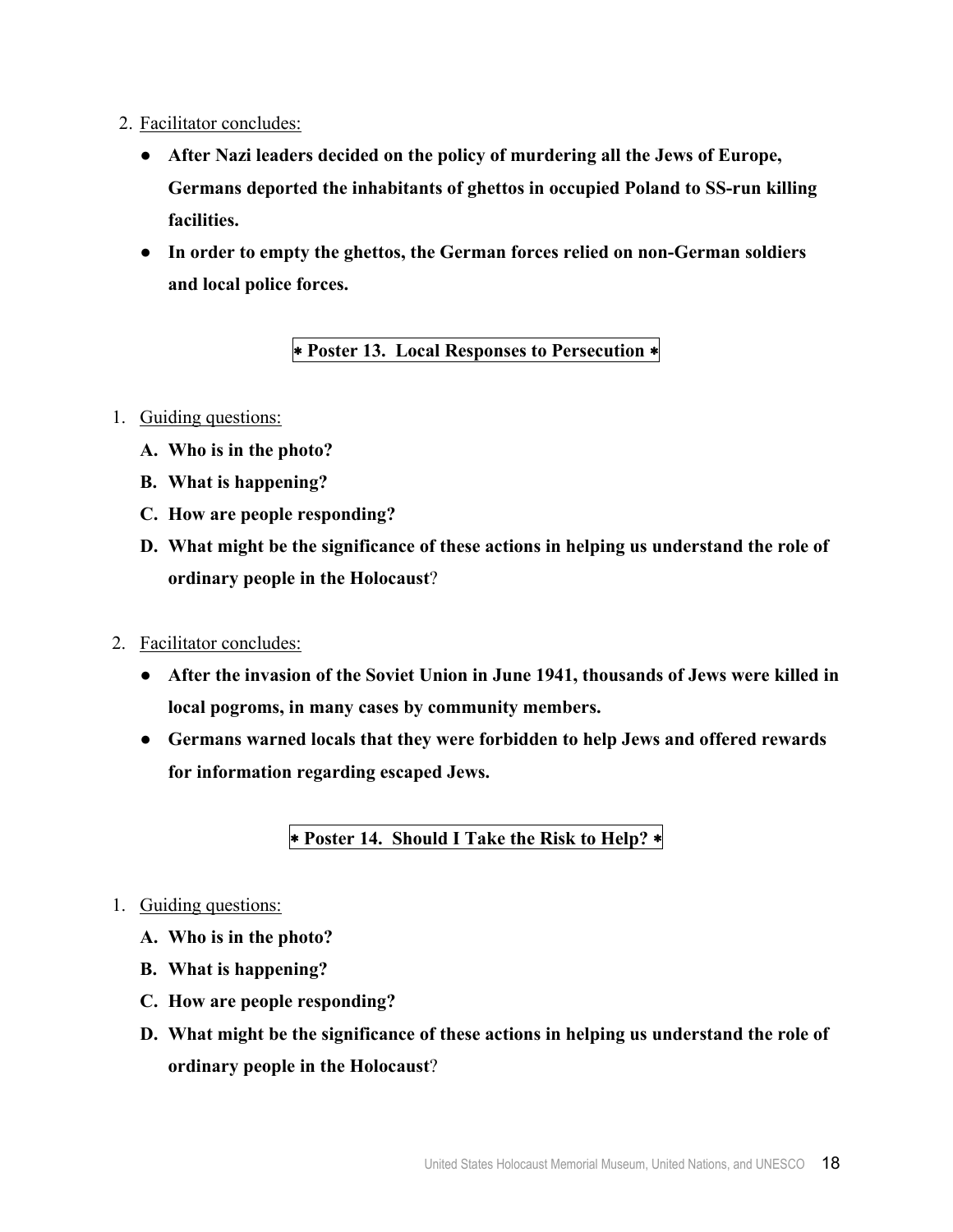- 2. Facilitator concludes:
	- **Risks for helping Jews were great; individuals who helped, often because of personal motivation, were sometimes killed if their help was discovered.**
	- **Organized networks rescued the greatest number of Jews as they had access to more resources.**

#### ∗ **Poster 15: Two Kinds of Neighbours** ∗

- 1. Guiding questions:
	- **Who is in the photo?**
	- **What is happening?**
	- **How are people responding?**
	- **What might be the significance of these actions in helping us understand the role of ordinary people in the Holocaust**?

#### 2. Facilitator concludes:

- **This poster presents two divergent stories: a family who chose to help and a group who tried to benefit from the plight of the Jews. The image, stories, and quotation all reinforce the concepts presented on the previous posters.**
- **Ask visitors to reflect on the quotation and ask how the quotation helps them make sense of what they have seen so far in the exhibit.**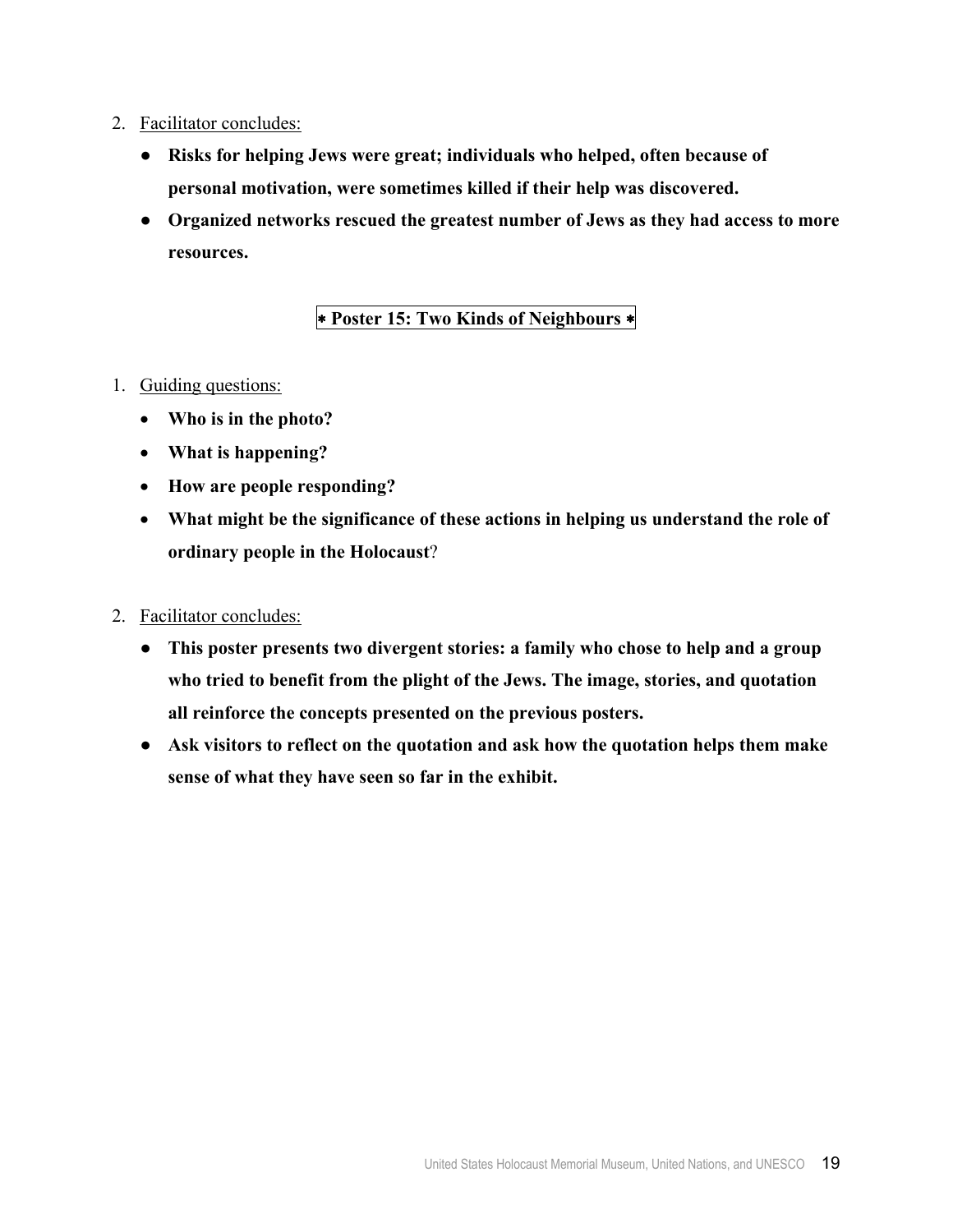## **THEMATIC GROUP 3: (Posters 16 to 21)**

#### **Leaders, Public Servants, Onlookers**

This group of posters (from Poster 16 to Poster 21) examines the governmental responses in countries that were further removed from direct Nazi control. Responses in these countries often focused on identification, registration, seizing of property, and deporting.

#### ∗ **Poster 16. War and Antisemitism Impact the Will to Collaborate** ∗

- 1. Guiding questions:
	- **A. Who is in the photo?**
	- **B. What is happening?**
	- **C. How are people responding?**
	- **D. What might be the significance of these actions in helping us understand the role of ordinary people in the Holocaust**?
- 2. Facilitator concludes:
	- **In lands far from the killing sites in occupied eastern Europe, Nazi Germany also found many helpers in its "war against the Jews." Government leaders of countries allied with or occupied by Germany deployed police, officials at all levels, transportation workers, and others who usually "did their duty" by deferring to their superiors. They helped locate and register Jews, arrest and intern them, seize their property, put them on trains and boats, and hand them over to German officials for deportation "to the east." Cooperation with Germans was generally greater before the German defeat at Stalingrad (winter 1942-1943), a major turning point in the war.**
	- **Some citizens helped the victims by providing false papers, warning of arrests, or publicly protesting. The possibilities for such acts were often greater outside of Nazi Germany or occupied eastern Europe. Actions to help Jews, like acts of collaboration, varied with local conditions, including levels of hostility toward Jews and the degree of Nazi control.**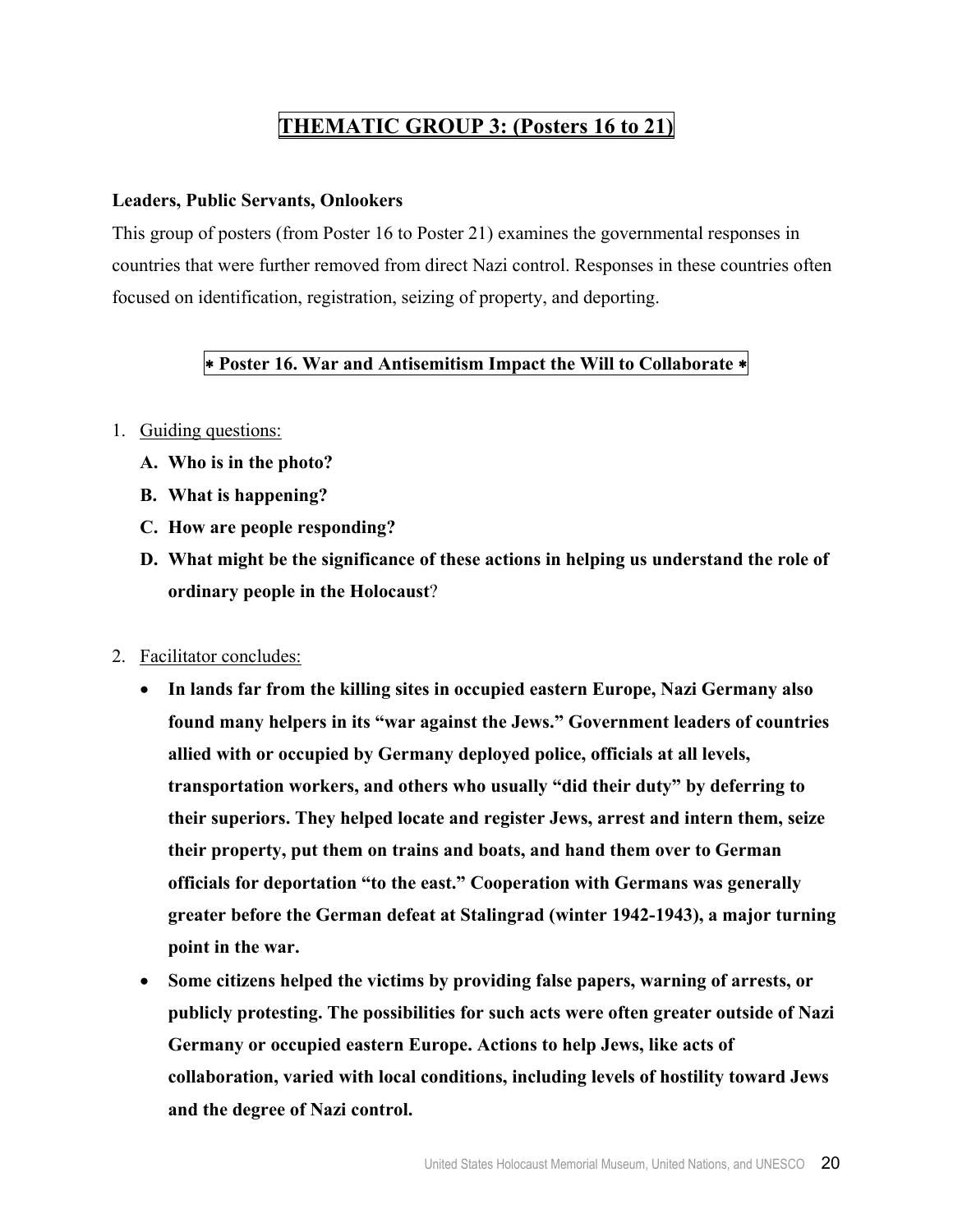#### ∗ **Poster 17: Cooperation in Deportations from Western Europe** ∗

- 1. Guiding questions:
	- **A. Who is in the photo?**
	- **B. What is happening?**
	- **C. How are people responding?**
	- **D. What might be the significance of these actions in helping us understand the role of ordinary people in the Holocaust**?
- 2. Facilitator concludes:
	- **In summer 1942, French policemen arrested over ten thousand Jews in Paris and held them in terrible conditions until the Jewish prisoners were deported and most murdered.**
	- **In the Netherlands and Norway, civil servants and police generally followed German directives to deport the Jews from their countries.**
	- **Denmark, with a largely integrated Jewish population, saved more than 90 percent of the Jewish population by smuggling them on boats to Sweden.**

#### ∗ **Poster 18. Zealous Collaboration Late in the War** ∗

- 1. Guiding questions:
	- **Who is in the photo?**
	- **What is happening?**
	- **How are people responding?**
	- **What might be the significance of these actions in helping us understand the role of ordinary people in the Holocaust**?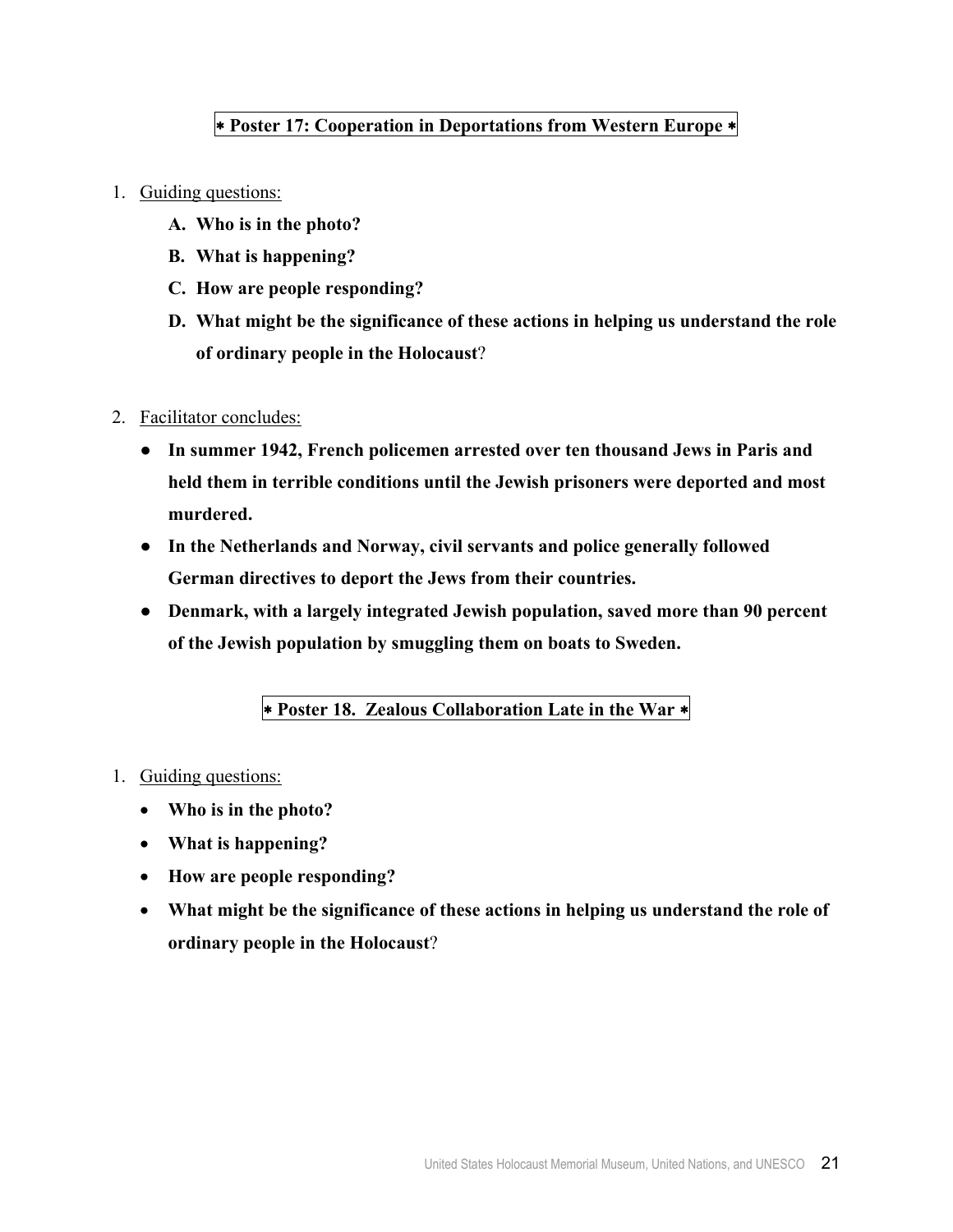- 2. Facilitator concludes:
	- **After German occupation in 1944, Hungary which had earlier resisted pressure to hand over Jews - deported its Jewish population with the help of Hungarian police.**
	- **425,000 Hungarian Jews were deported to Auschwitz-Birkenau, where three out of four were murdered in gas chambers upon arrival.**

### ∗ **Poster 19: Helping the Victims** ∗

- 1. Guiding questions:
	- **A. Who is in the photo?**
	- **B. What is happening?**
	- **C. How are people responding?**
	- **D. What might be the significance of these actions in helping us understand the role of ordinary people in the Holocaust**?
- 2. Facilitator Concludes:
	- **The risks for helping Jews were often lower in countries and regions of western and central Europe more distant from the Nazi terror and killing sites of Germanoccupied eastern Europe.**
	- **When German defeat seemed more likely after early 1943, organized resistance efforts increased, though many people still actively aided the Nazis by turning over Jews.**

#### ∗ **Poster 20. The Unknown and the Unimaginable** ∗

#### 1. Guiding questions:

- **A. Who is in the photo?**
- **B. What is happening?**
- **C. How are people responding?**
- **D. What might be the significance of these actions in helping us understand the role of ordinary people in the Holocaust**?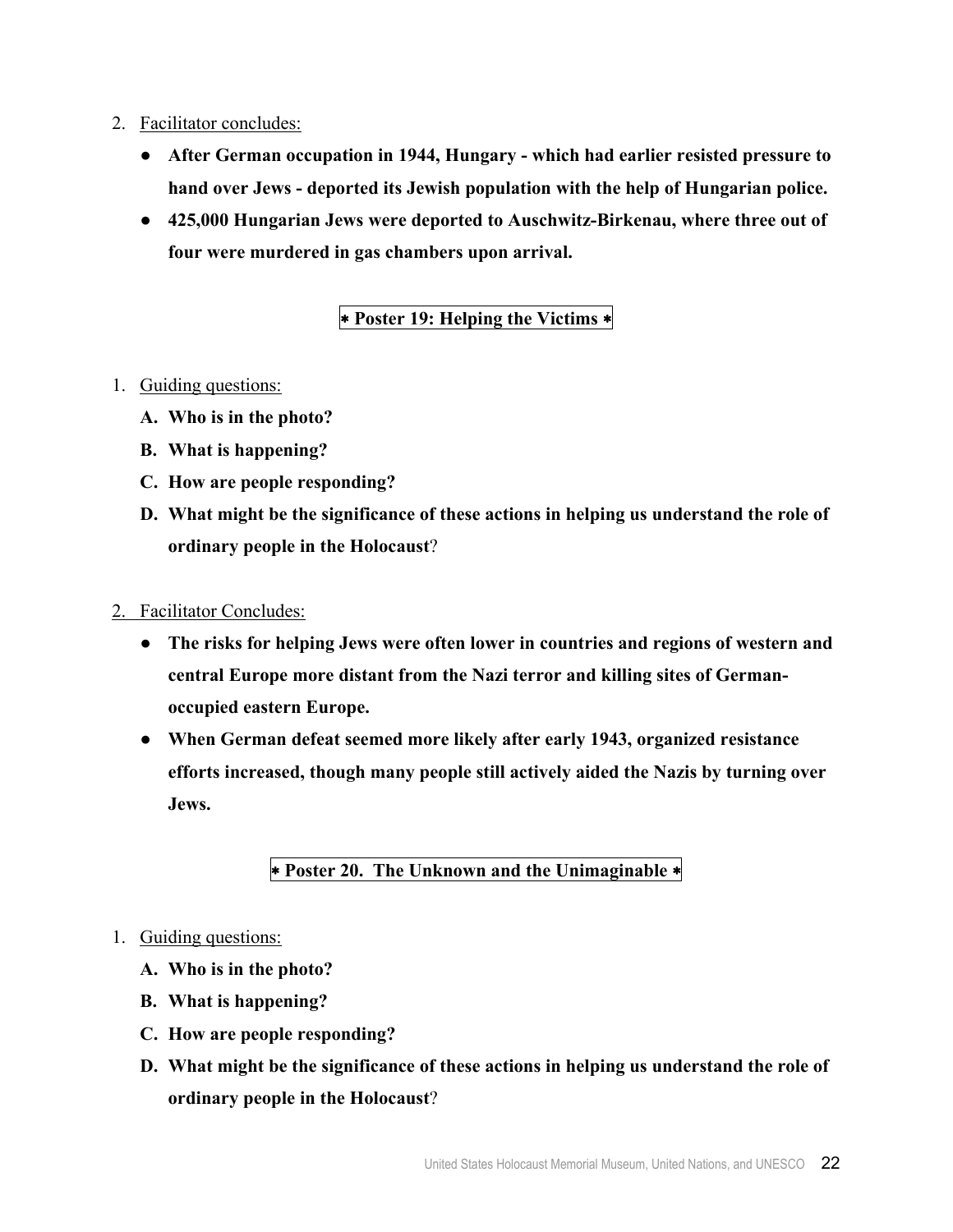#### 3. Facilitator Concludes:

- Many Jews had not heard of what was happening in German-occupied Poland.
- Others who had heard reports from leaders or the radio, often could not believe the reports of mass gassings.

#### ∗ **Poster 21.**

#### 1. Guiding questions:

- **A. Who is in the photo?**
- **B. What is happening?**
- **C. How are people responding?**
- **D. What might be the significance of these actions in helping us understand the role of ordinary people in the Holocaust**?

#### **Students and other visitors can discuss the quotation presented on the poster:**

*"I feel such gratitude to those people that saved us. And these ... were ordinary people that will never be in history books.... In the era when goodness was very rare, they cultivated it.... They didn't think of themselves.... This is something that I want the post-Holocaust generation to know, that people have choices...."* 

*—Esther Bem, recalling how strangers helped her family survive in hiding* 

#### 2. Facilitator Concludes:

● **How does this help us understand the range of choices that ordinary people have and the impact of those choices?**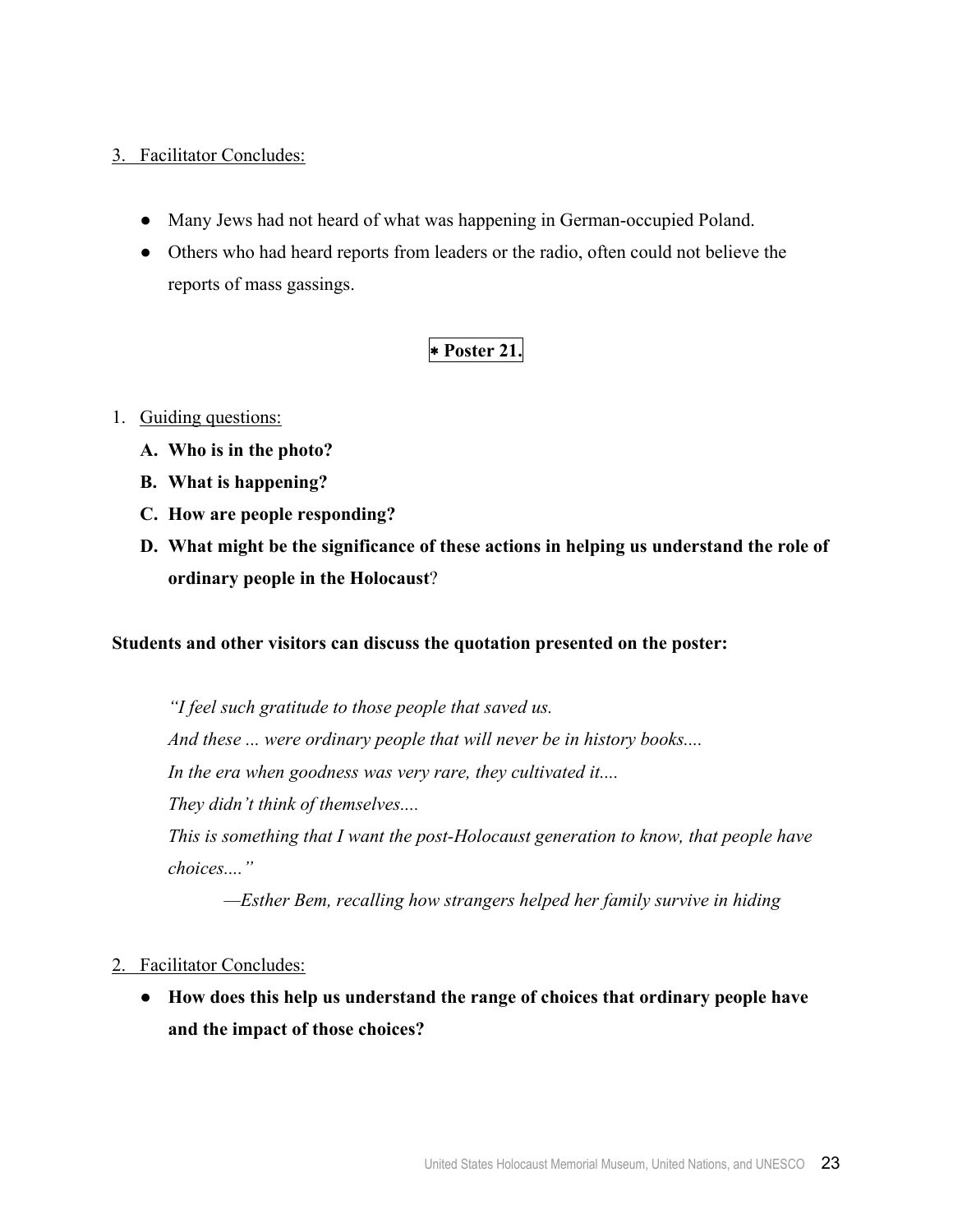### **3. LESSON PLAN: deconstructing the familiar**

#### **Rationale:**

Looking at the events of the Holocaust through the themes of choice and human behaviour provides educators and students with a unique understanding of why and how the Holocaust occurred.

#### **Overview:**

This photo activity has students examine photographs (on the posters) from the Holocaust that may or may not be familiar to them. By examining the photographs and the poster text, students see the behaviours of ordinary individuals and think about the pressures and motives that might have shaped the behaviours.

**Guide to Estimated Time:** 45 – 60 minutes (but variable, depending on size of group, resources available and ability)

#### **Learning Outcomes:**

- When the activity is complete, students will have several examples of ordinary men and women contributing, in often-times ordinary ways, to Nazi Germany's persecution and eventual annihilation of Europe's Jews. The pictures when seen together offer students a unique understanding of how and why the Holocaust occurred.
- Nazi leaders needed and found a broad range of helpers.
- Ordinary people were involved in the Holocaust.
- A range of decisions and behaviours were both possible and evident.
- People acted (or were passive) based on a range of motives, fears, and pressure.
- Knowledge of Nazi persecution of Jews was well-known if not always understood throughout Nazi-occupied Europe.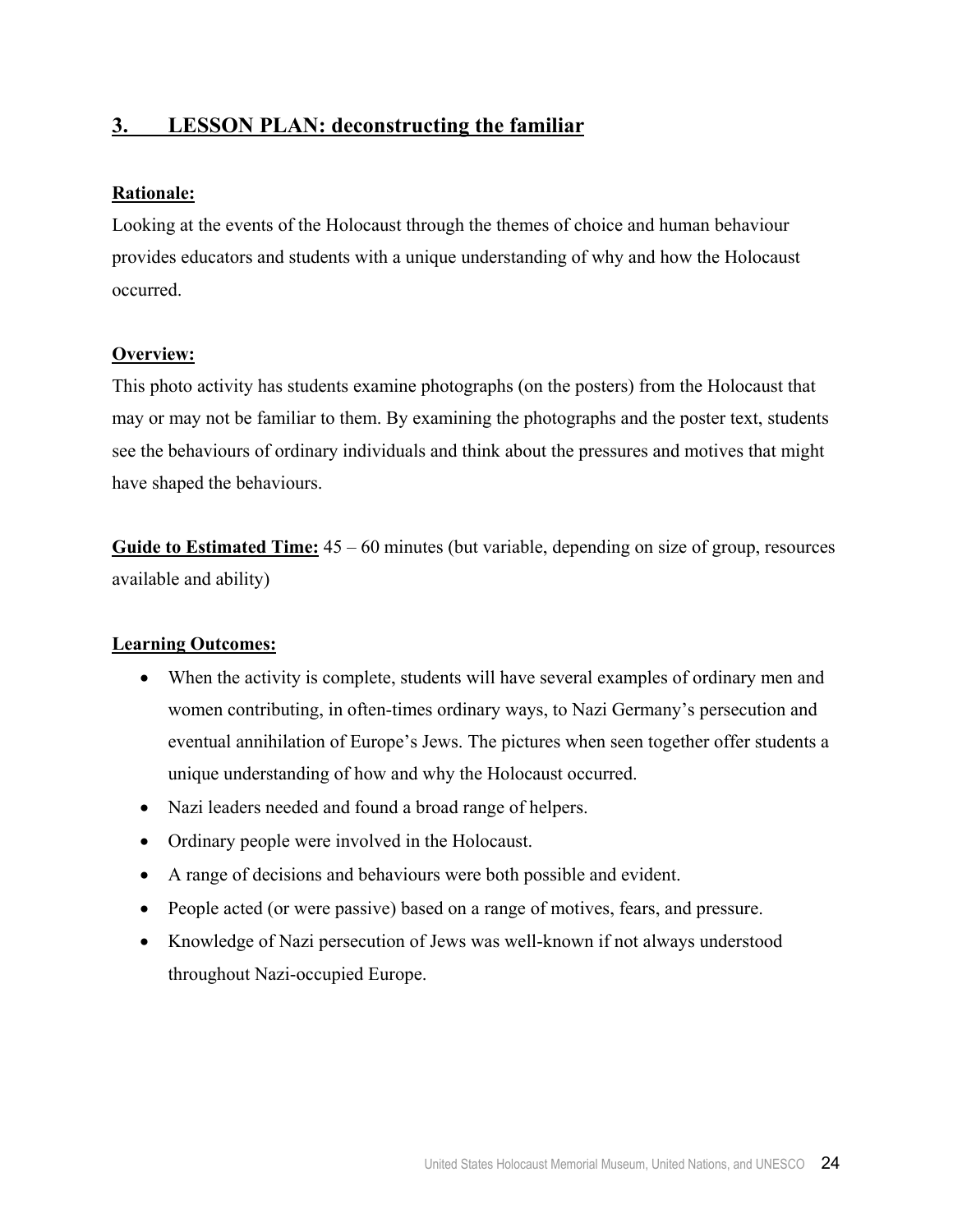## **Instructions for Facilitators:**

Depending on time, size of group and availability of resources, students work can work

individually, in pairs, or larger groups, and can write their answers down or discuss them.

- 1. Students choose one photograph to analyze by using following guide.
- 2. Students share their reflections with the group.

#### **Option A**

- 1. Divide the students into groups of three.
- 2. Each group views one posters from the three groups of posters (1-8; 9-15; 16-21), and answers the following questions (See Appendix I for handout):
	- What is happening in the photograph?
	- How might these behaviours supported or worked against the aims of the Nazis?
	- What may have motivated people to behave this way?
	- What factors might have influenced the choices made?

#### **Option B:**

- 1. Divide students into four groups. (See appendix II for the separate photographs)
- GROUP 1 (poster 8): Onlookers watch from the balcony as Jewish men and women are led to trucks for deportation from Germany.
- GROUP 2: (poster 9): Onlookers whose ethnic identity is unknown watch as German soldiers humiliate Jewish men by forcing one to cut the beard of another.
- GROUP 3 (poster 13): Locals loot a ghetto that has been cleared of its Jewish inhabitants.
- GROUP 4 (poster 18): Townspeople pass as Hungarian gendarmes (police) march Jews to the train station for deportation from Hungary.
- 2. Students describe and analyze their selected photograph by answering the questions. (See Appendix II for the activity sheet handout with questions).

#### **Refer to the photograph you have chosen to answer the following questions:**

- a. Describe the people in the photograph.
	- i. How are they dressed?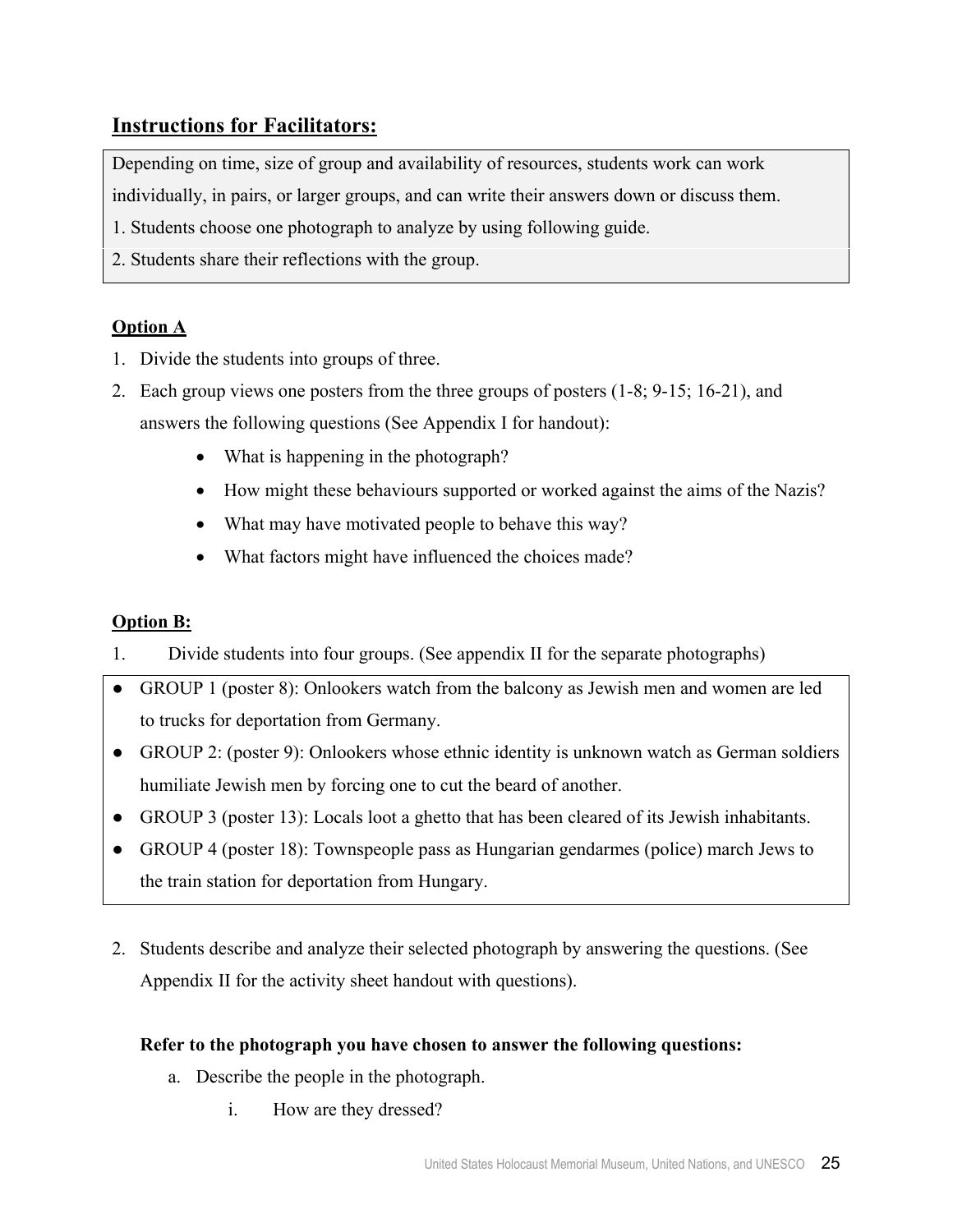- ii. What facial expressions do they have?
- iii. Are they old or young?
- iv. Who seems to have authority or power?
- v. What evidence from the photograph makes you say that?
- b. Describe what the people are doing.
- c. What objects are in the photograph?
- d. Are the people on the edges of the photograph behaving differently from those in the centre?
- e. What captured your attention in the photograph?
- f. Based on what your answers, what might you conclude from this photograph about the role of ordinary citizens during the Holocaust?
- g. How does this photograph add to our knowledge about how people behaved during the Holocaust?
- 3. Bring the students back together as one large group. Each group reports back and shares reflections on their photographs and what they can tell us about the role of ordinary people during the Holocaust.

The facilitator may find it helpful to project the photographs on a large screen for all to see since not all the groups will have seen or examined all the images. If this is not possible, the posters may also be placed on the walls around the room so that the students can see all of them. As groups are reporting, the class can move from poster to poster.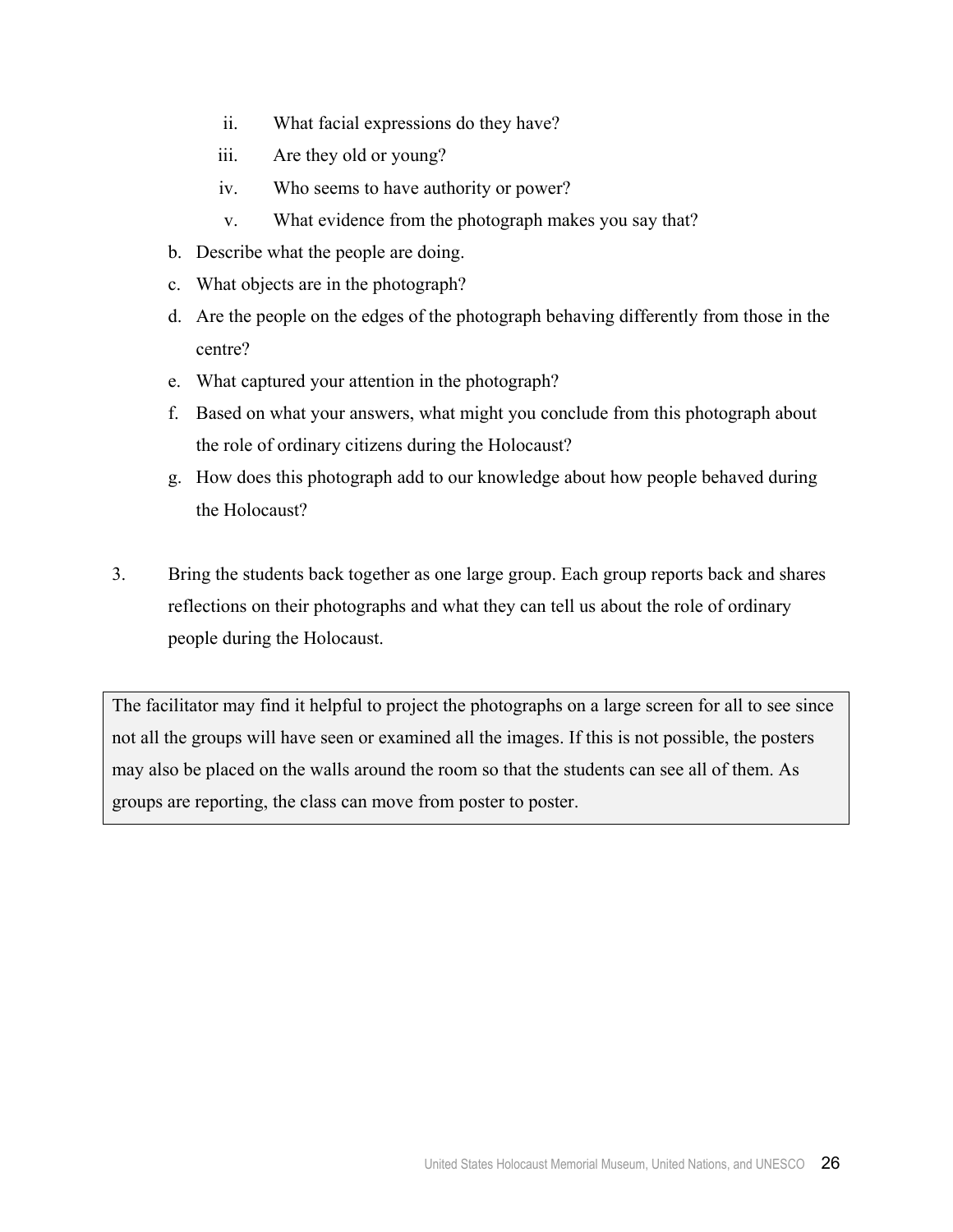#### **Extension activity:**

#### **Method:**

Have the students consider the selected quotes below, which are taken from the poster exhibition, and answer the questions. They can do this either in group work, or individually. If the group is small enough, the students could begin by finding the poster from which the quote comes and identifying it by giving it a poster number. (See Appendix III for the handout).

#### **Refer to the sources to answer these questions:**

- 1. What do each of these quotes tell us about the choices that were possible for people to make during the Holocaust?
- 2. What do each of these quotes tell us about the choices that people did make during the Holocaust?
- 3. What do these quotes tell us about the impact of choices that people make?

**Source 1: "**I do not know you, but you will now be greeted often. We are a group who say, 'Hello,' to Jews wearing the star." *Victor Klemperer, in a diary entry about kindness toward those like himself, marked by the star, 24 November 1941*

**Source 2:** "One woman had the courage to come out and embrace my mother, to say goodbye. Nothing happened to her. If more people had done something like that, things may have changed." *Manfred Wildmann, recalling his family's wartime deportation from Germany*

**Source 3:** "One of the nastiest memories I have is getting going on that journey, and people were lined up ... [by] the door ... waiting to ransack whatever we left behind, cursing at us, yelling at us, spitting at us, as we left." *Steven Fenves, deported in 1944 as a teenager with his family from Hungary to Auschwitz-Birkenau* 

**Source 4:** "I feel such gratitude to those people that saved us. And these ... were ordinary people that will never be in history books.... In the era when goodness was very rare, they cultivated it...They didn't think of themselves.... This is something that I want the post-Holocaust generation to know, that people have choices...." *Esther Bem, recalling how strangers helped her family survive in hiding*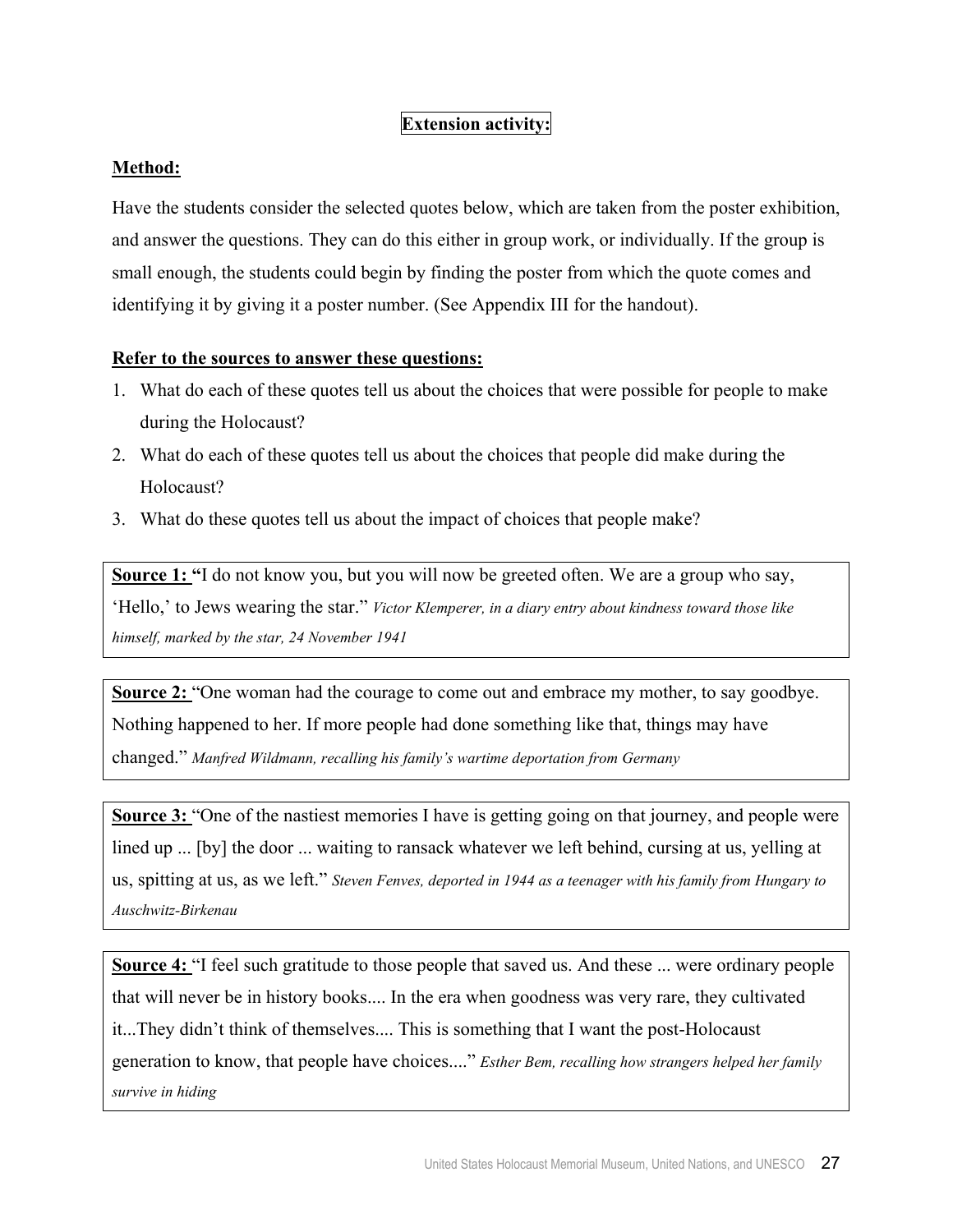## **4. QUESTIONS FOR UNGUIDED TOURS**

The following can be printed out and posted for visitors to refer to as they look at and engage with the posters.

**These posters document the role of ordinary people during events of the Holocaust. As you analyze what you see and read in the posters, consider the following questions:** 

- **1. Who do you see in the photo(s)?**
- **2. What actions are taking place?**
- **3. How are people responding?**
- **4. What might be the significance of these actions in helping us understand the role of ordinary people in the Holocaust?**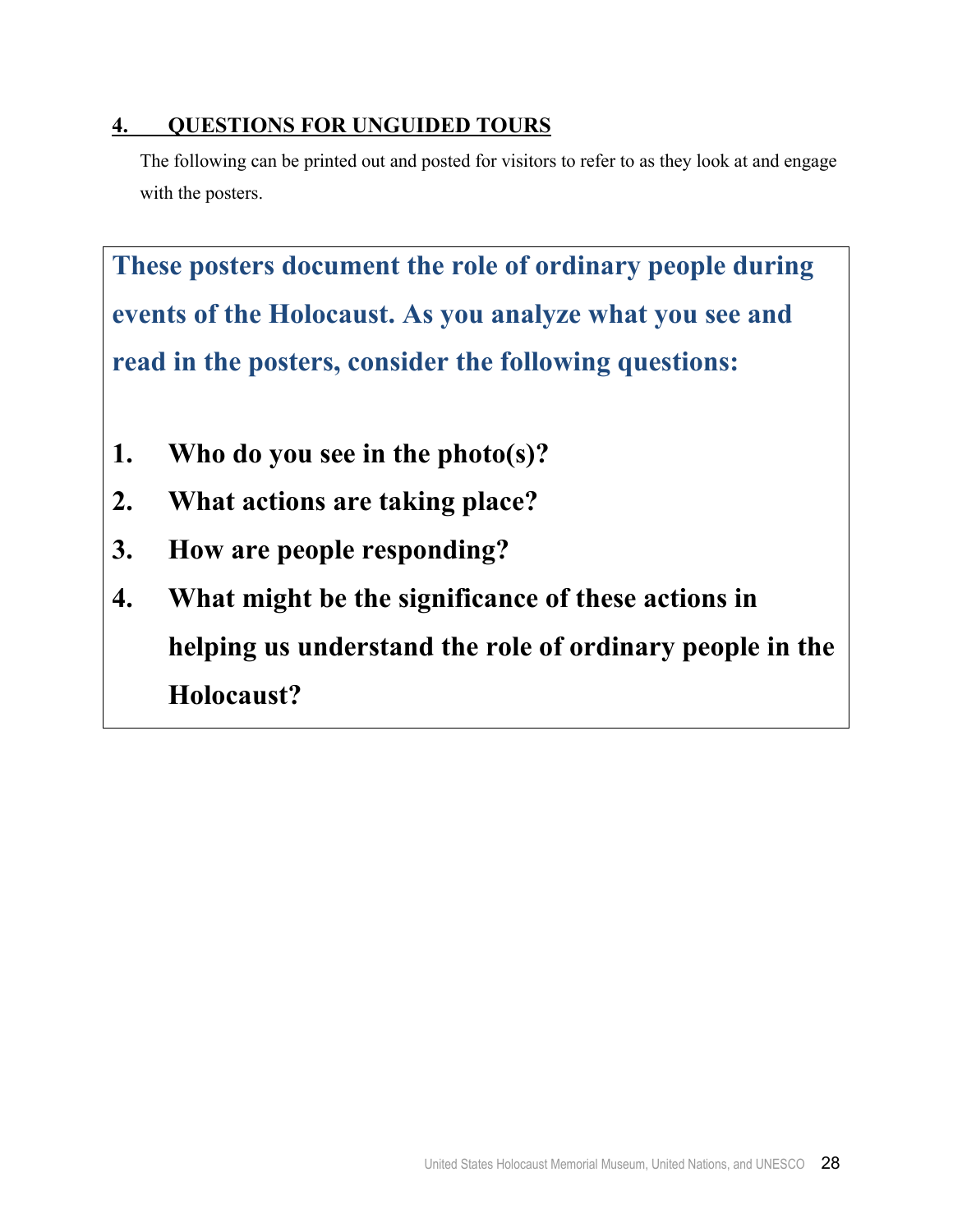## **ADDENDUM I – Option A**

 $\mathcal{L}_\text{G}$  , and the contribution of the contribution of the contribution of the contribution of the contribution of the contribution of the contribution of the contribution of the contribution of the contribution of t

 $\mathcal{L}_\text{G}$  , and the contribution of the contribution of the contribution of the contribution of the contribution of the contribution of the contribution of the contribution of the contribution of the contribution of t

 $\mathcal{L}_\text{G}$  , and the contribution of the contribution of the contribution of the contribution of the contribution of the contribution of the contribution of the contribution of the contribution of the contribution of t

 $\mathcal{L}_\text{G}$  , and the contribution of the contribution of the contribution of the contribution of the contribution of the contribution of the contribution of the contribution of the contribution of the contribution of t

**Poster Number: \_\_\_\_\_\_\_\_\_\_\_\_\_\_\_\_\_\_\_\_\_\_\_\_\_\_\_\_** 

- 1. What is happening in the photograph?
- 2. How might these behaviours supported or worked against the aims of the Nazis?
- 3. What may have motivated (influenced) people to behave this way?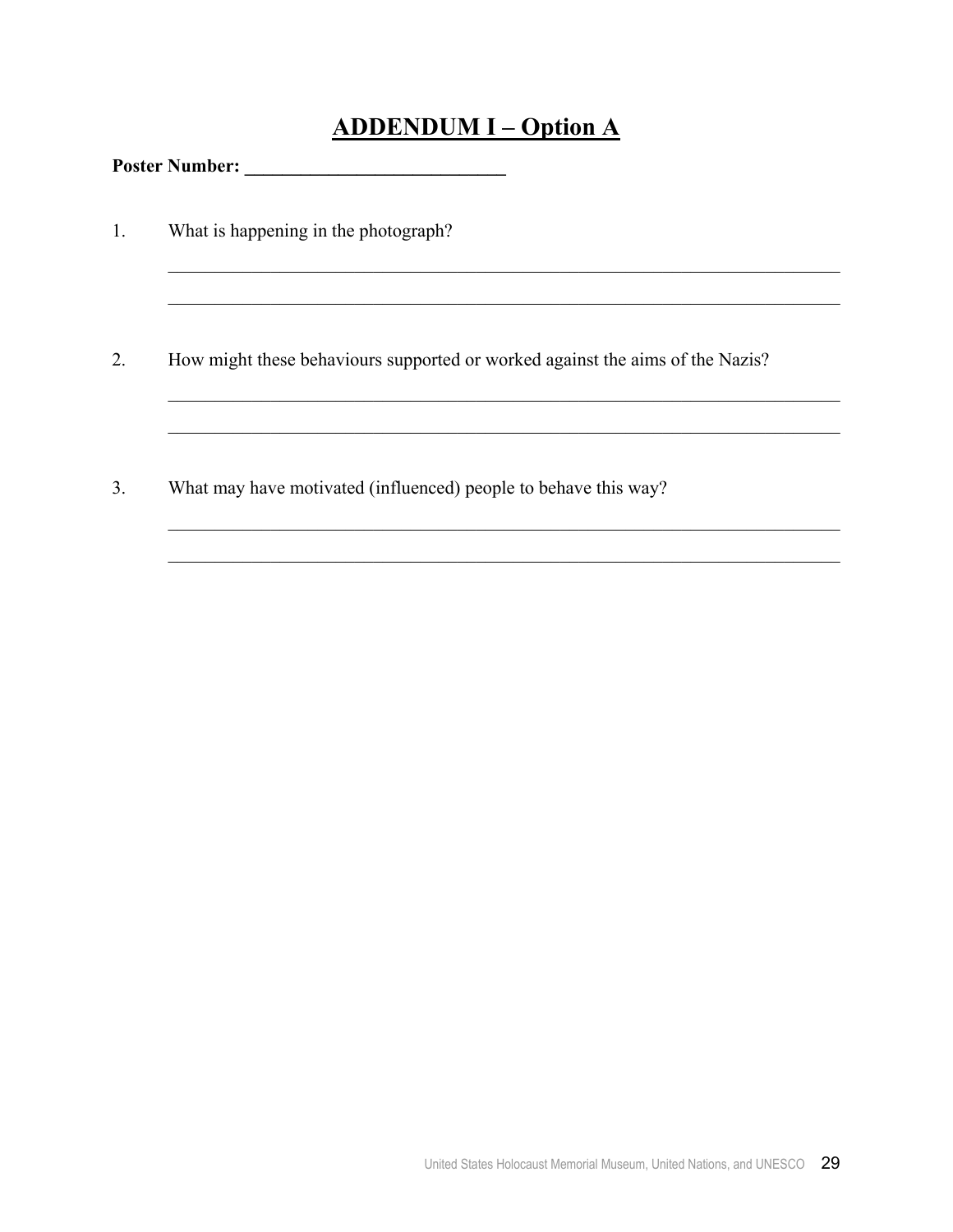## **APPENDIX II Option B – Group 1 (poster 8)**



"One woman had the courage to come out and embrace my mother, to say goodbye. Nothing happened to her. If more people had done something like that, things may have changed."

**Offen** 

 $\boxed{8}$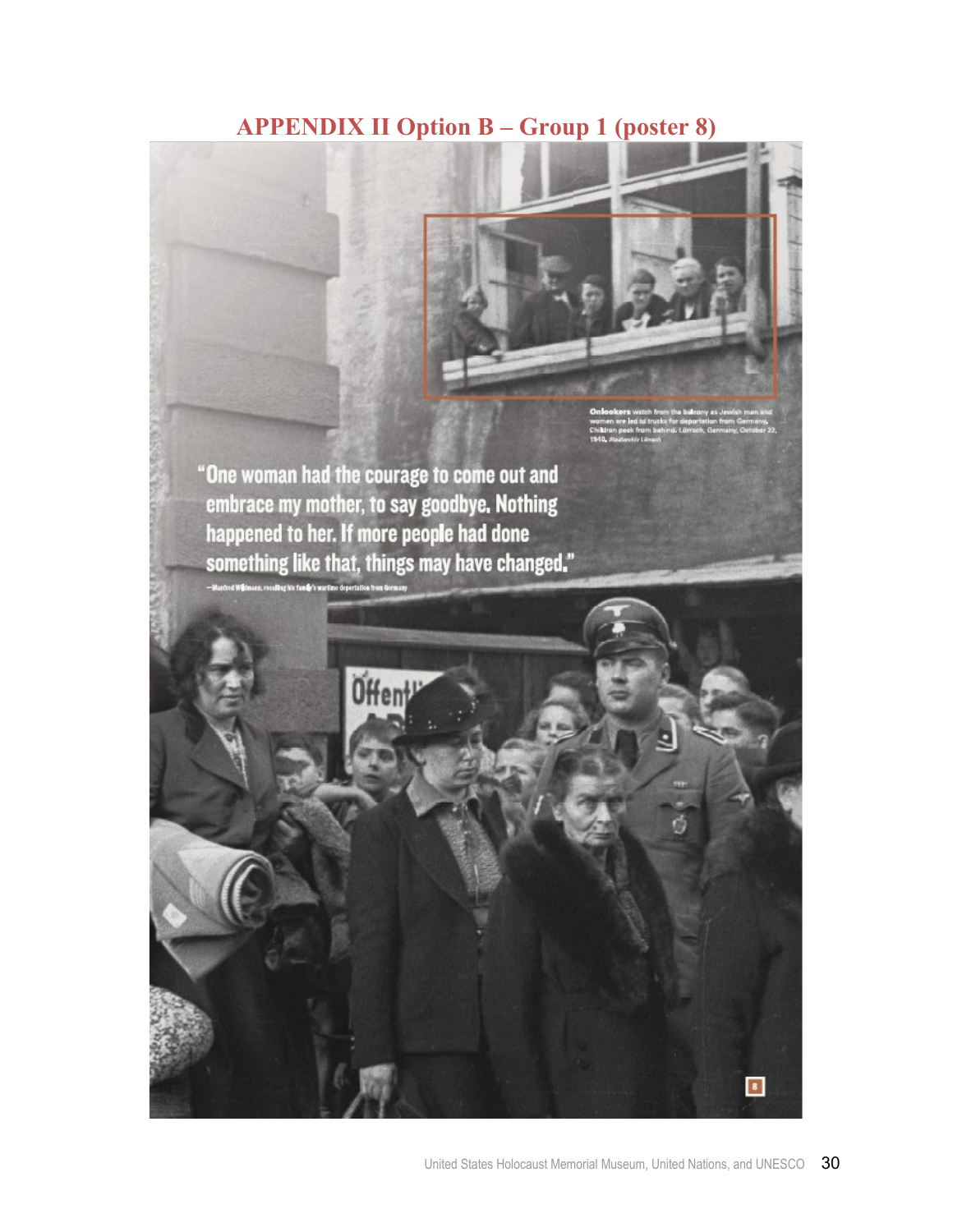## **APPENDIX II Option B – Group 2 (poster 9)**

# **GERMAN OCCUPIERS LOCAL RECRUITS · NEIGHBORS**

## **Nazi Terror Heightens Ethnic Conflicts** and Self-Interests

Following the invasion of Poland in 1939 and the Soviet Union in 1941, German forces became thinly spread across vast occupied areas. As a result, they needed tens of thousands of non-German local citizens to help implement occupation policies, including harsh racial measures that targeted Jews and others. Locals who cooperated with the Germans were motivated by a variety of factors, often in combination:

- · Antisemitism
- · The opportunity to acquire employment, food, or looted Jewish property
- · Eagerness to prove loyalty to the new masters
- · Hope of avoiding German occupation policies, such as deportation to forced labor
- · Desire to avenge suffering under Soviet rule
- · Nationalist aspirations for independence

Everyone's actions took place in a climate of licensed violence against Jews and pervasive Nazi propaganda that reinforced long-standing anti-Jewish hatred.

Onllookers whose ethnic identity (German or Polish)<br>Is unknown watch as German seldiers humillate<br>Jewish men by foreing one to evit the beard of another<br>Tomasow Mazowieck, Policy, Sectember-Ociober 1 **Aug-1919** 

NAZI GERMANY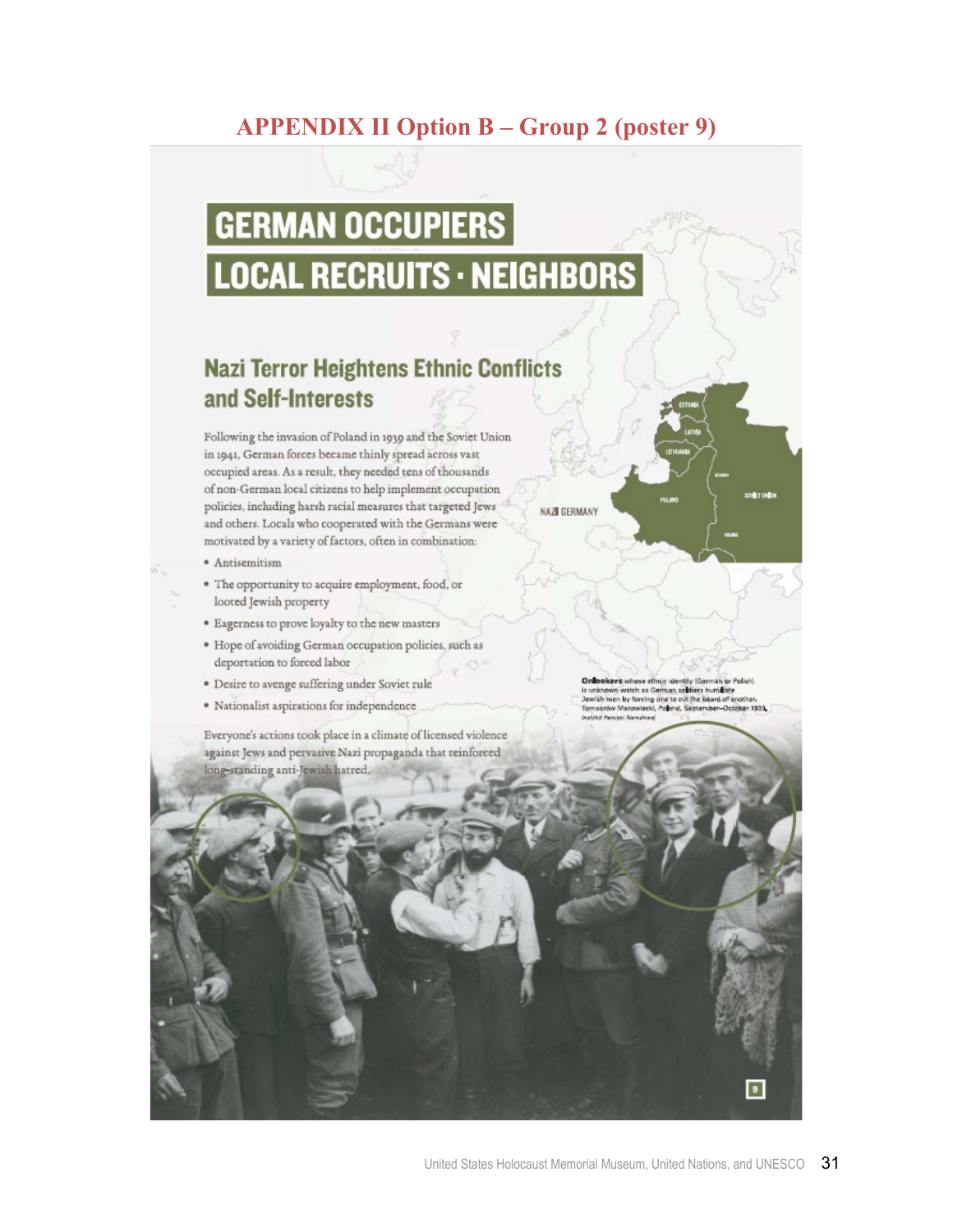## **APPENDIX II Option B – Group 3 (poster 13)**



## **Local Responses to Persecution**

Immediately after the invasion of the Soviet Union in June 1941, thousands of Jews were killed in pogroms, many by their neighbors, coworkers, and acquaintances. Later, during the destruction of ghettos, cruelty and murder were common. German placards warned locals to stay inside and forbade help to Jews. Rewards were offered to help hunt down escapees. In ghettos cleared of Jews, looting by locals was common and often encouraged by the Germans to foster complicity.



Locals jost a ghette that has been cleared of its Jawish<br>inhabitants, Okusz, Poland, 1942, Aerlwum Alt Newych

13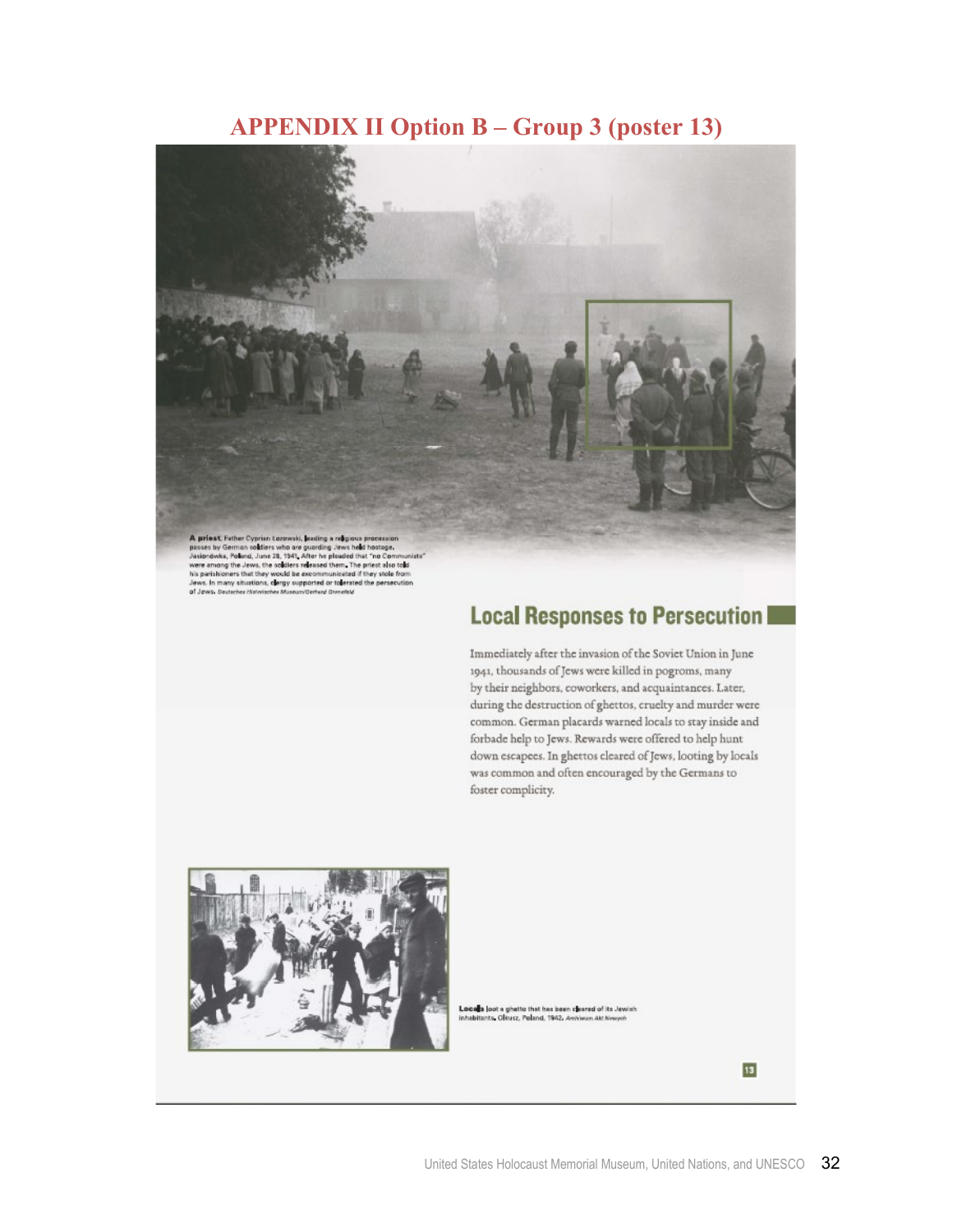## **APPENDIX II Option B – Group 4 (poster 18)**



wnspeop**l**e pass as Hunga Jews to the train station for deportation from Hungary. Köszeg, Hungary, 1944, Magyar Nemzet Museum Ten

A Humgarian woman (signature at bottom right)<br>reselved this receipt for Jewish property, one of countless<br>such transactions, A Hungarian genderme signed on the<br>left. In the heightened entirements clients a some Hungarians<br> gain, Hungarian Jewish Museum and An Niver, Budepea



1 (Hegible) 1 brush 1 broom 1 mep 2 (Hogibje) I scrub brush 1 obthes hange 2 nightstand peir of children's shoes 2 towels

#### Martkövessi, Ady 19, 1944 Bound by: Sandor Koloak Mira, Janos Sebestyen

## **Zealous Collaboration** Late in the War

Despite being Germany's military ally and imposing anti-Jewish measures, including forced labor and the deportation of Jews without citizenship, Hungary generally resisted pressures to hand over Jews. This changed after the Germans occupied Hungary in 1944 and installed extremist antisemitic leaders. Between April and July 1944, 14,000 Hungarian gendarmes, directed by district officials, forced 440,000 Jews into makeshift ghettos, stripped them of their belongings, and loaded them into trains. The gendarmes were a powerful tool for the small SS special unit charged with "cleansing" Hungary of its Jews.

Some 425,000 of the deportees went to Auschwitz-Birkenau where three out of four were gassed upon arrival.

18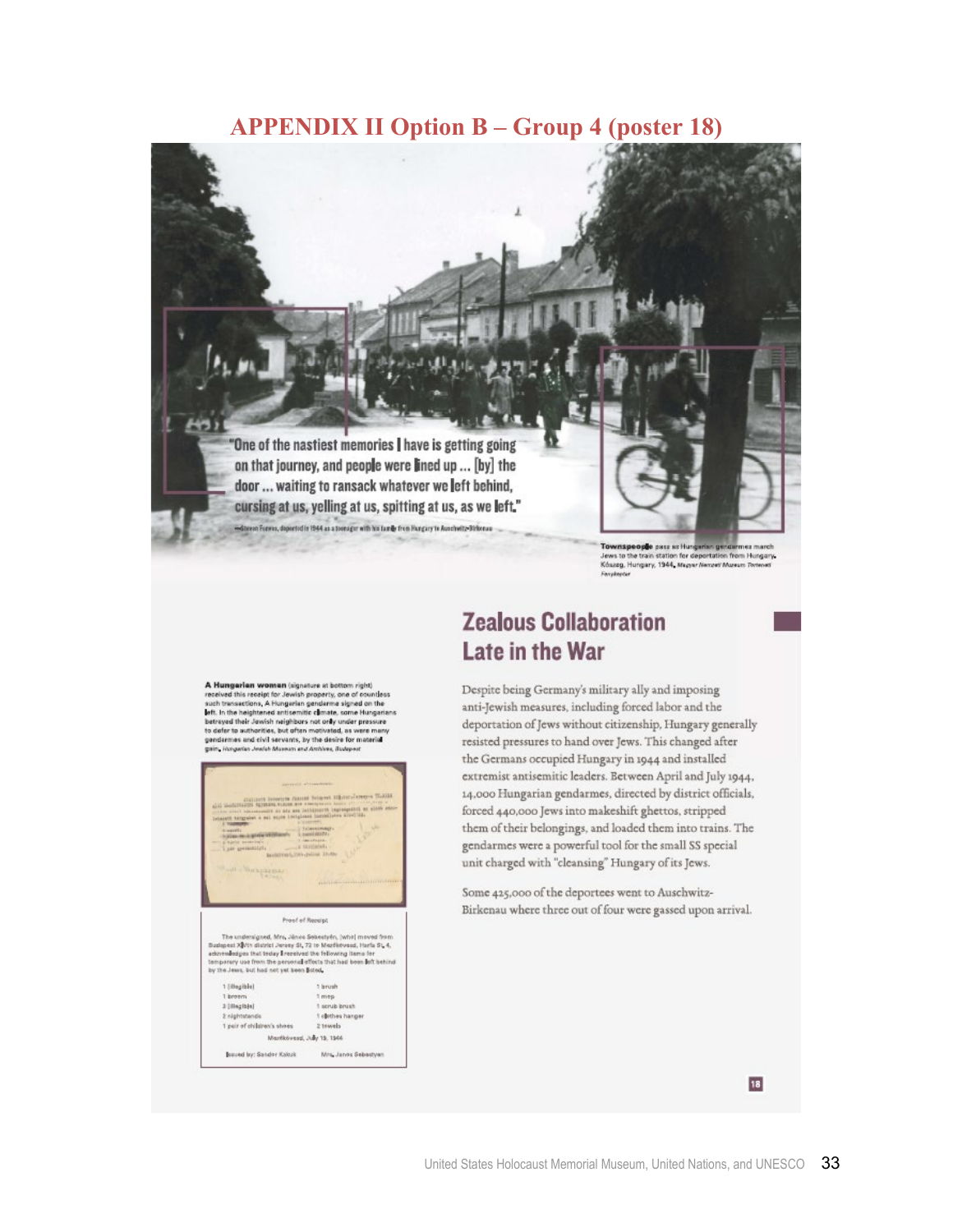## **Appendix II Option B**

## **Refer to the photograph you have chosen from the exhibition to answer the following questions:**

- a. Describe the people in the photograph.
	- i. How are they dressed?

 $\mathcal{L}_\text{G}$  , and the contribution of the contribution of the contribution of the contribution of the contribution of the contribution of the contribution of the contribution of the contribution of the contribution of t

- ii. What facial expressions do they have, for example, do they look happy, sad, bored, scared? \_\_\_\_\_\_\_\_\_\_\_\_\_\_\_\_\_\_\_\_\_\_\_\_\_\_\_\_\_\_\_\_\_\_\_\_\_\_\_\_\_\_\_\_\_\_\_\_\_\_\_\_\_
- iii. Are they old or young?
- iv. Who seems to have authority or power?
- v. What evidence from the photograph makes you say that?
- b. Describe what the people are doing. \_\_\_\_\_\_\_\_\_\_\_\_\_\_\_\_\_\_\_\_\_\_\_\_\_\_\_\_\_\_\_\_\_\_\_\_\_\_\_\_\_\_
- c. What objects are in the photograph?
- d. Are the people on the edges of the photograph behaving differently from those in the centre? \_\_\_\_\_\_\_\_\_\_\_\_\_\_

 $\_$  , and the set of the set of the set of the set of the set of the set of the set of the set of the set of the set of the set of the set of the set of the set of the set of the set of the set of the set of the set of th

- e. What captured your attention in the photograph? \_\_\_\_\_\_\_\_\_\_\_\_\_\_\_\_\_\_\_\_\_\_\_\_\_\_\_\_\_\_
- f. Based on what your answers, what might you conclude from this photograph about the role of ordinary citizens during the Holocaust? \_\_\_\_\_\_\_\_\_\_\_\_\_\_\_\_\_\_\_\_\_\_\_\_\_\_\_\_\_\_\_\_

 $\_$  , and the contribution of the contribution of  $\mathcal{L}_1$  , and  $\mathcal{L}_2$  , and  $\mathcal{L}_3$  , and  $\mathcal{L}_4$ 

 $\_$  , and the contribution of the contribution of  $\mathcal{L}_\mathcal{A}$  , and the contribution of  $\mathcal{L}_\mathcal{A}$ 

g. How does this photograph add to our knowledge about how people behaved during the Holocaust? \_\_\_\_\_\_\_\_\_\_\_\_\_\_\_\_\_\_\_\_\_\_\_\_\_\_\_\_\_\_\_\_\_\_\_\_\_\_\_\_\_\_\_\_\_\_\_\_\_\_\_\_\_\_\_\_\_\_\_\_\_